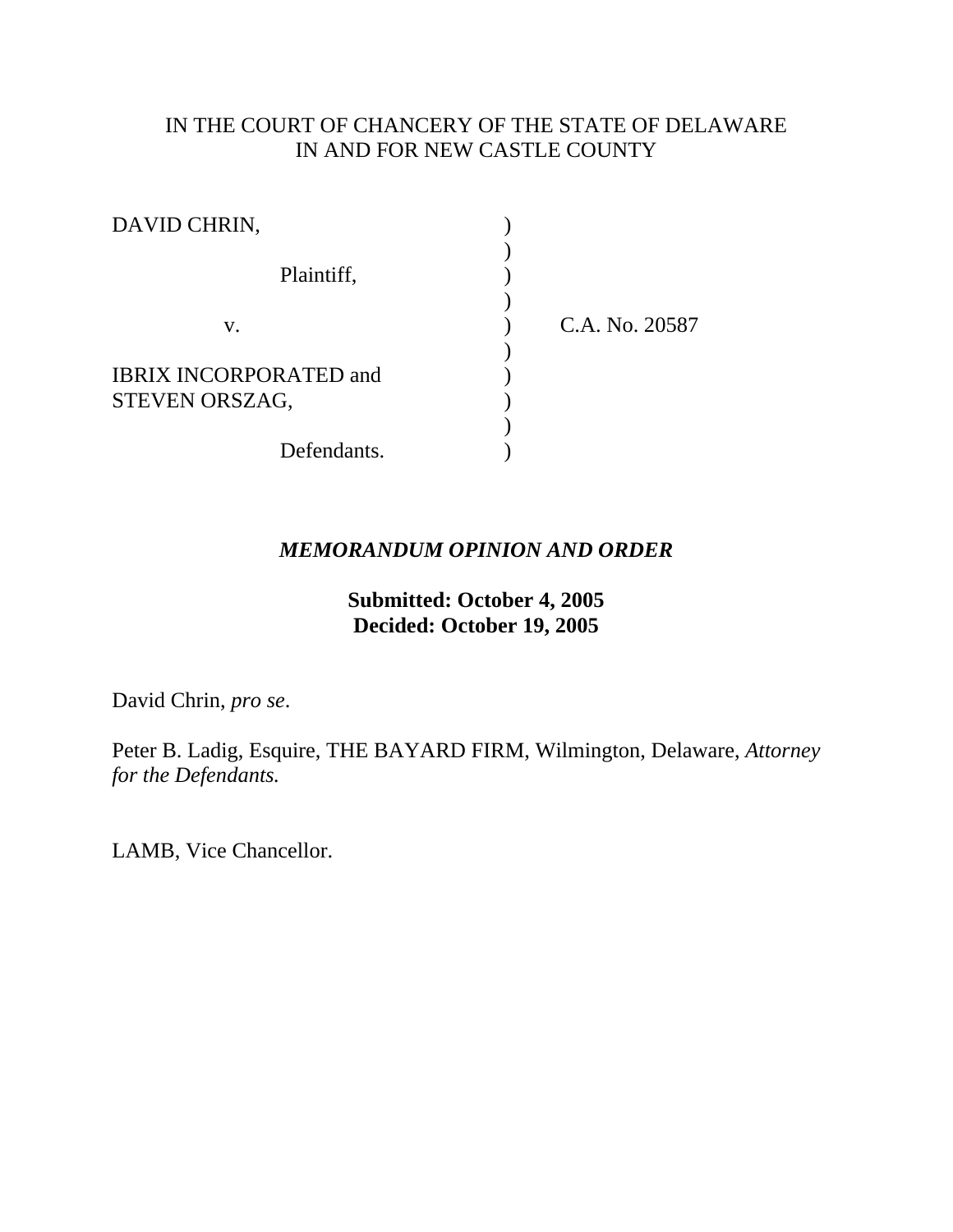The plaintiff executed a contract to purchase 1.5 million newly-issued shares of common stock of the defendant corporation for a total purchase price of \$1,500. The opportunity to purchase shares at these bargain terms was offered to him since he was a founding employee of the corporation. Eighteen months later, the board of directors terminated the plaintiff's employment and asserted the right, under the stock purchase agreement, to repurchase a portion of his shares at a similarly discounted price. Under that contract, the company's right to repurchase those shares depended upon the board having made a good faith determination to terminate his employment for "good cause" as narrowly defined in that agreement.

The plaintiff brings this suit against the corporation and others alleging a wide variety of causes of action relating to both the execution of the stock purchase agreement and the events surrounding his termination and the purported share repurchase. First, the plaintiff alleges that the defendants duped him into signing the stock purchase agreement for a smaller percentage equity interest than he was entitled to receive. Second, the plaintiff claims that he was not terminated for "good cause." From this he argues both that none of his shares were validly repurchased and that his employment continued until the end of the three-year vesting period found in the stock purchase agreement.

The defendants now move to dismiss the complaint. The court finds that the well pleaded allegations of fact found in the complaint, if true, cannot support any

1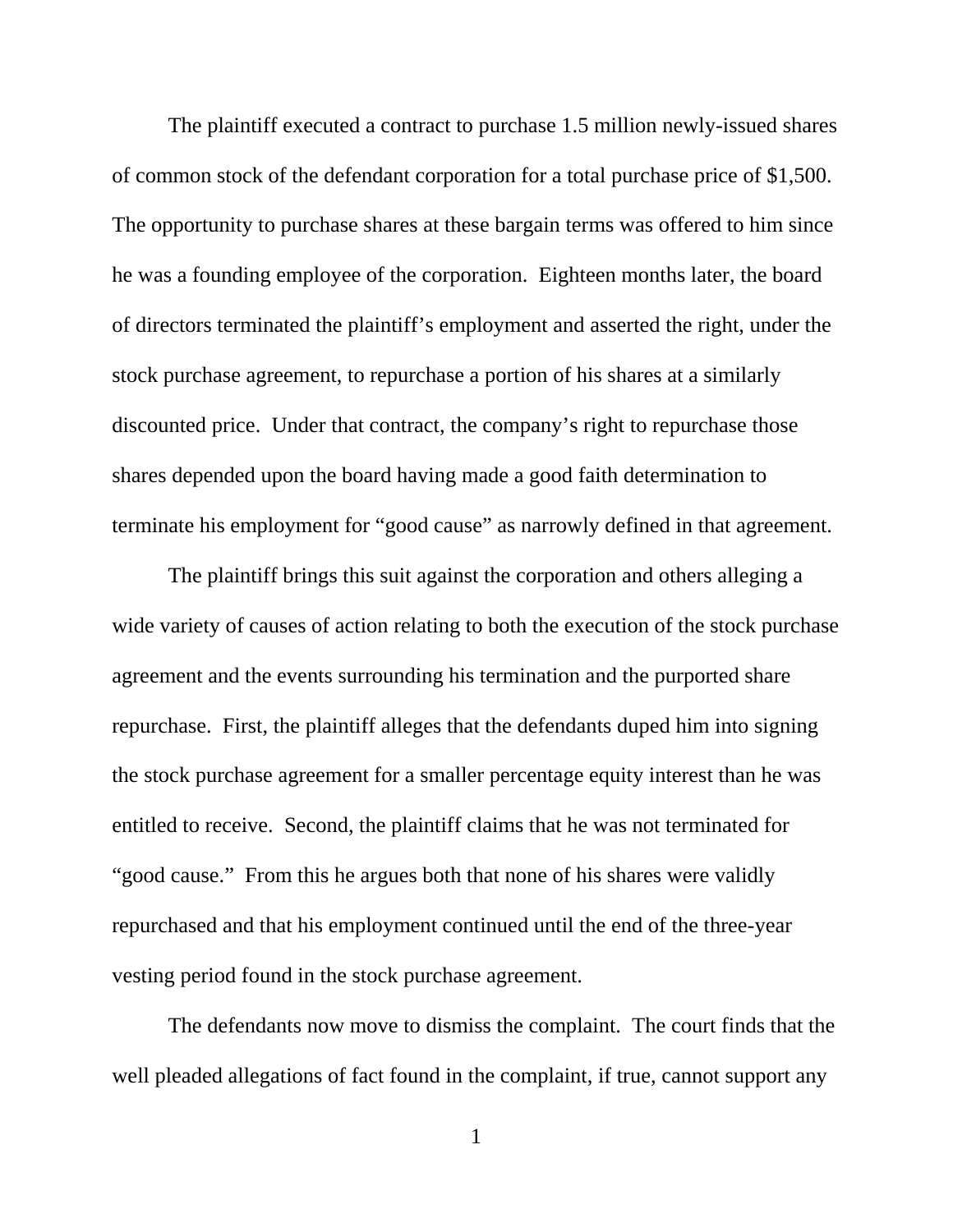claim for relief relating to the plaintiff's initial share purchase. Thus, the counts relating to those matters will be dismissed. Nevertheless, the court concludes that the complaint adequately alleges a claim that the board of directors did not make a good faith determination to terminate the plaintiff's employment for "good cause" within the meaning of the contract and, thus, the company was not entitled to repurchase his shares. The motion to dismiss as to those counts will be denied.

# $\mathbf{I}$ <sup>1</sup>

## A. The Parties

The plaintiff, David Chrin, is a resident of New Jersey. The defendant, Ibrix, Inc., is a Delaware corporation organized for the purpose of developing software for computer storage devices. Chrin is a stockholder and former employee of Ibrix. The defendant, Steven Orszag, a renowned university professor of mathematics, was a co-founder and chairman of the board of directors of Ibrix. At the time in question, Orszag was a senior faculty member at Princeton University in the Department of Applied Mathematics and director of that university's Computational Fluids Lab.

<sup>&</sup>lt;sup>1</sup> The facts recited herein are taken from the well pleaded allegations of the second amended complaint, filed June 7, 2005.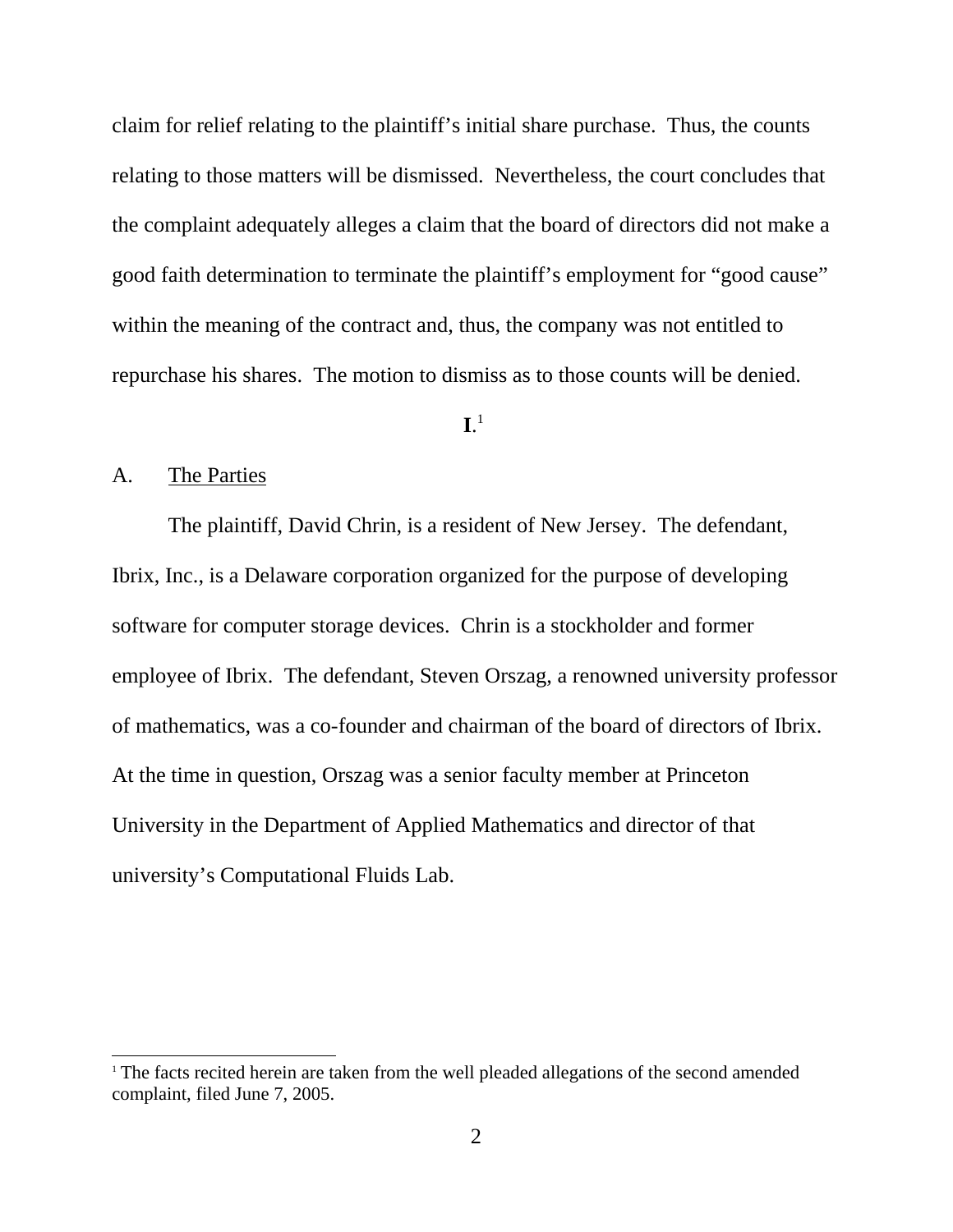### B. The Stock Purchase Agreement

In the fall of 1999, while working at Cambridge Hydrodynamics, Inc., a small consulting firm near Princeton, New Jersey owned by Orszag's wife, Chrin and Eric Jackson approached Orszag about forming a company to develop and sell a network storage device. The three are co-inventors in a patent (No. 7,782,389) (eventually assigned to Ibrix) that covered the original product idea. The parties reached an oral agreement in which Chrin and Jackson would develop the product while Orszag would incorporate the company, provide all the initial funding, and find outside investors. Orszag agreed to fund the company until outside investors could be found.

Initially, the parties decided that they would be equal partners in major decisions affecting the company and would each be given a one-third equity interest in the company. However, they agreed that "Mr. Orszag's equity in the Company would increase over time as the pair's [Chrin and Jackson] stock decreased equally by half of Mr. Orszag's increase."2 Allegedly, the part of the agreement relating to the equity split was put in writing, although the plaintiff does not possess a copy. The complaint further alleges that the three parties orally agreed that "they would be equal partners in major decisions affecting the Company and about creating the Company." 3

<sup>2</sup> Pl.'s Second Am. Compl. ("Compl.") ¶ 7.

<sup>3</sup> *Id.*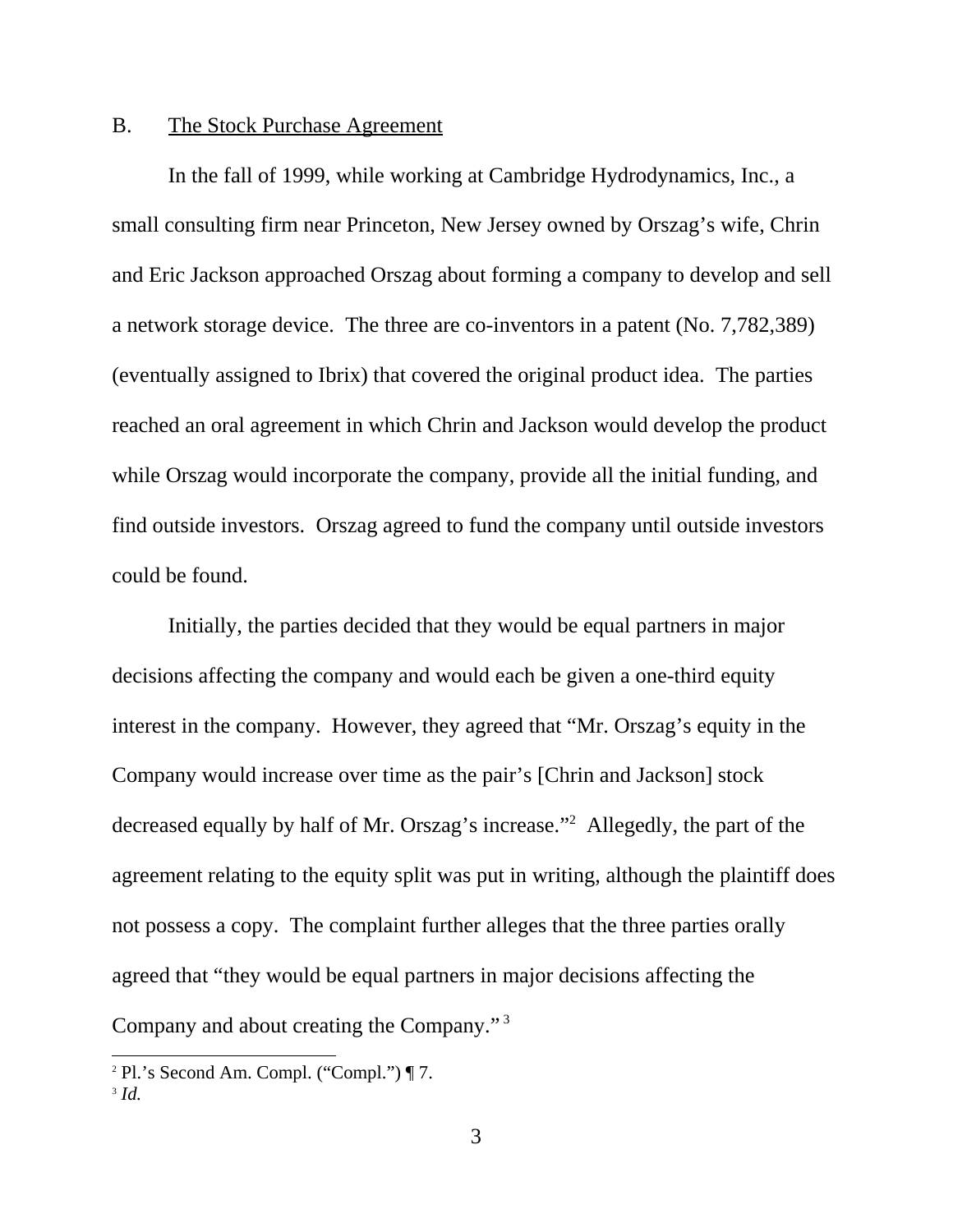By early 2000, "it became apparent it would take longer than anticipated to attract outside funding."4 Due to Orszag's funding of expenses up to that point, Chrin's and Jackson's equity share was rapidly approaching zero. Orszag said that he would "make a fair adjustment, because it was never his intent to have all the equity of the Company after [Chrin's and Jackson's] intellectual" efforts on behalf of the enterprise.<sup>5</sup>

By late summer 2000, outside funding prospects were more promising. Thus, Orszag proceeded to have the necessary documents prepared to incorporate Ibrix. On August 7, 2000, the parties initialed a founders' equity distribution agreement ("FED"), providing that Chrin and Jackson were each to receive 18.8% of the common stock, Orszag was to receive 47.7% of the common stock, and the remaining common stock was to be distributed to outside investors.<sup>6</sup>

At about this time, Orszag also explained to Chrin and Jackson the dilutive effect on their percentage interest that would occur as a result of additional issuances of stock to outside investors. The complaint alleges that Chrin was

 $4$  *Id.* at ¶ 9.

<sup>5</sup> *Id.*

<sup>&</sup>lt;sup>6</sup> Compl. If 9. The parties also discussed that Chrin and Jackson would have to buy the stock at a sufficiently high enough price so that there would not be a windfall capital gains tax due on the difference in the true value and the price actually paid. Jackson and Chrin agreed to pay a maximum of \$2,000 for the shares.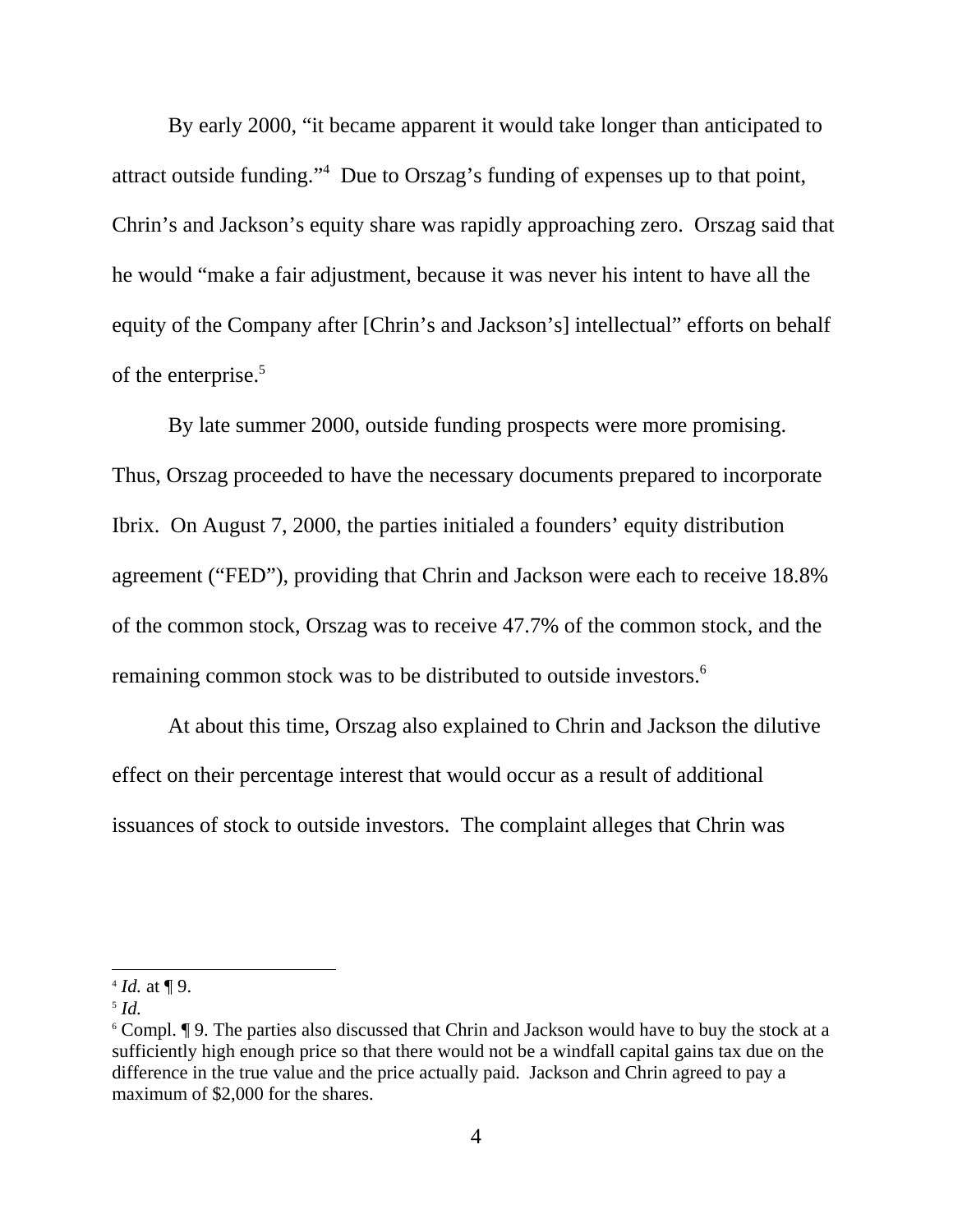aware that the number of shares to be issued increased from one million to two million, and then to four or five million, and finally to eight to ten million.<sup>7</sup>

In or around September 2000, "Steven Orszag told David Chrin that his equity interest in the Company was being reduced and given to Eric Jackson because Orszag felt Mr. Chrin was not putting in sufficient effort into the project."8 According to the complaint, Orszag told Chrin to "take it or leave it."<sup>9</sup> Chrin believed the amount of the reduction was about 2% of the total equity of the company. Chrin alleges he felt coerced and compelled to acquiesce to Orszag, who at the time was his supervisor at Cambridge, so he agreed to this reduction without discussing the matter with Jackson.<sup>10</sup>

The company was incorporated on October 3, 2000. The following day, Orszag gave Chrin a Founders Stock Purchase Agreement ("SPA") for 1.5 million shares of common stock at a price of \$.001 per share. According to the complaint, "Orszag gave Chrin the agreement without making any statements other than suggesting it be reviewed before signing it."<sup>11</sup> Chrin read the agreement, signed it, and gave it back to Orszag. Chrin alleges that he thought the 1.5 million shares in

<sup>&</sup>lt;sup>7</sup> *Id.* "Orszag had said the number of shares in the company would be one million; then later increased it to two million; then about the time the distribution agreement was initialed, four or five million . . . . The last word in September, 2000 was that the initial number of shares would be 8 to 10 million."

<sup>8</sup> Compl. ¶ 10.

 $9$  Id.

*Id*. 10 *Id*. 11 Compl. ¶ 16.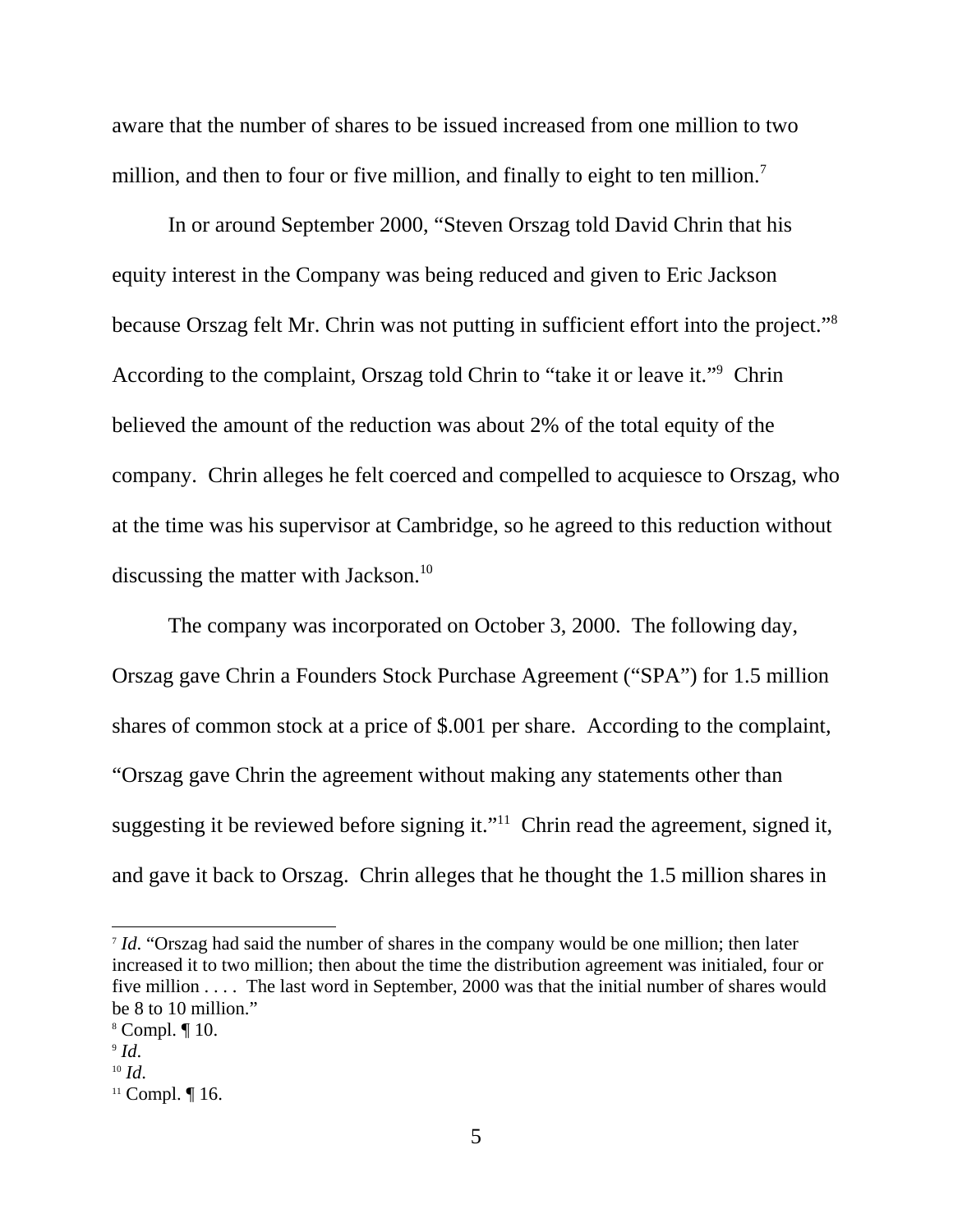the SPA amounted to 18.8% of the company's issued stock, as stated in the FED, minus the 2% reduction given to Jackson.<sup>12</sup> Despite the fact that Chrin knew that the issuance of additional shares to outside investors would dilute his percentage equity interest, Chrin did not ask Orszag or anyone else what percentage interest was represented by the 1.5 million shares.<sup>13</sup> According to the complaint, the 1.5 million shares purchased by Chrin were approximately 7.6% of the company's issued common stock.<sup>14</sup> Chrin claims that he was duped into buying a smaller percentage of Ibrix equity than he had a right to acquire.

# B. The Termination Of Chrin's Employment

In 2001, Chrin was employed as a Product Manager at Ibrix, providing systems support, researching competition, and managing equipment purchases.<sup>15</sup> In the fall of that year, Orszag asked Chrin to report directly to Mark Dennis, the director of Testing and Quality Assurance, and to assist him in testing the product. Chrin understood this to be a temporary extension of his job responsibilities. In early 2002, Dennis conducted an employee review of Chrin and told Chrin that his

<sup>&</sup>lt;sup>12</sup> *Id*. <sup>13</sup> At oral argument, the plaintiff stated that, during the period from October 2000 until his termination in May 2002, he never inquired into what percentage of the company he owned. <sup>14</sup> *Id*. It is disputed how many shares the company issued on the date of the SPA. Chrin asserts that 19,710,000 shares were issued on the date of the SPA, which would give him approximately 7.6% of the company's issued stock. The defendants assert that 11.2 million shares were issued on the date of the SPA, which gave Chrin approximately 13.4% of the company's issued stock. The Ibrix certificate of incorporation authorized the issuance of up to 25 million shares. <sup>15</sup> Compl. If 29. Beginning in May 2001, Chrin worked at Cambridge, but "was compensated at a two-thirds time rate by Ibrix." Chrin became a full-time employee of Ibrix on June 1, 2001.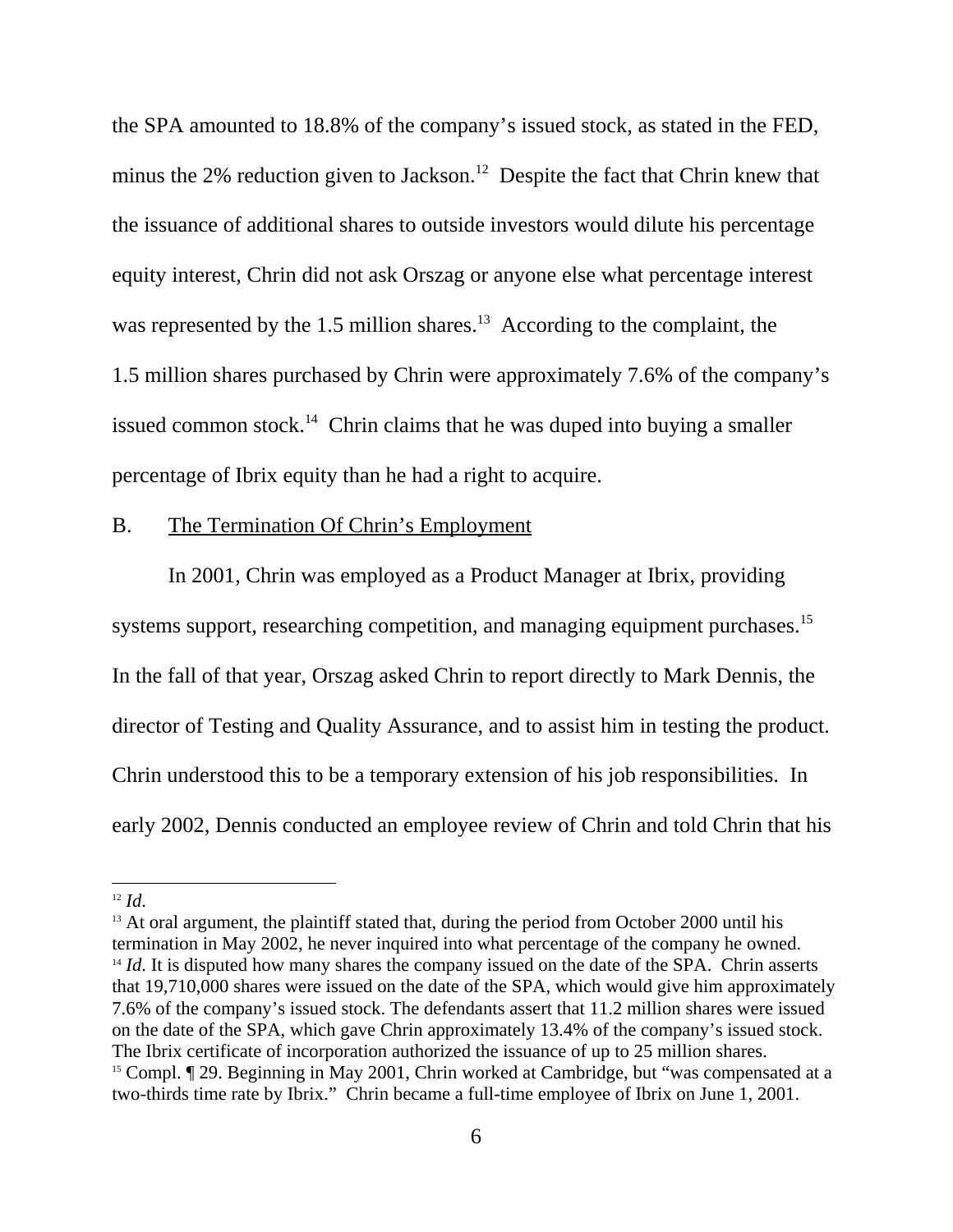work was satisfactory. The review was not put in writing. According to the complaint:

Subsequently, at no time did Mr. Dennis indicate to Mr. Chrin that his work was less than satisfactory, or that Mr. Chrin was negligent in his duties, or had committed any misconduct. Likewise, at no point did Mr. Orszag, Mr. John, or any other board member indicate to Mr. Chrin that there was any dissatisfaction with Mr. Chrin's work, or that he was negligent with his duties or was acting in a manner to constitute misconduct.16

On May 3, 2002, Dennis told Chrin he was terminated. Chrin alleges that when he asked Dennis why he was terminated, Dennis replied that his work was unsatisfactory.17 Chrin repeatedly asked Dennis for specific examples of his unsatisfactory work but "Dennis refused to cite specific examples, stating he did not have to."18 Chrin then approached Orszag and asked him for specific reasons why he was fired. Orszag allegedly stated that the board had accepted Dennis's recommendation to terminate Chrin.<sup>19</sup> Shortly thereafter, Chrin and his counsel met with Orszag to discuss Chrin's termination and severance package.<sup>20</sup> "At this meeting Mr. Orszag described the reason for termination only as unsatisfactory or insufficient quality of work, and refused to state more."<sup>21</sup>

<sup>&</sup>lt;sup>16</sup> Compl. ¶ 36.

<sup>17</sup> Compl. ¶ 37.

<sup>&</sup>lt;sup>18</sup> *Id*. Chrin sent Orszag an e-mail asking him to confirm that the reason for his termination was insufficient quality of work. Orszag replied to the e-mail merely saying that he had set up a meeting with the company's attorney.

<sup>&</sup>lt;sup>20</sup> Compl. ¶ 38. Bruce Lubitz, attorney for Chrin, and Tom Lewis, attorney for Ibrix, attended this meeting.

<sup>21</sup> *Id.*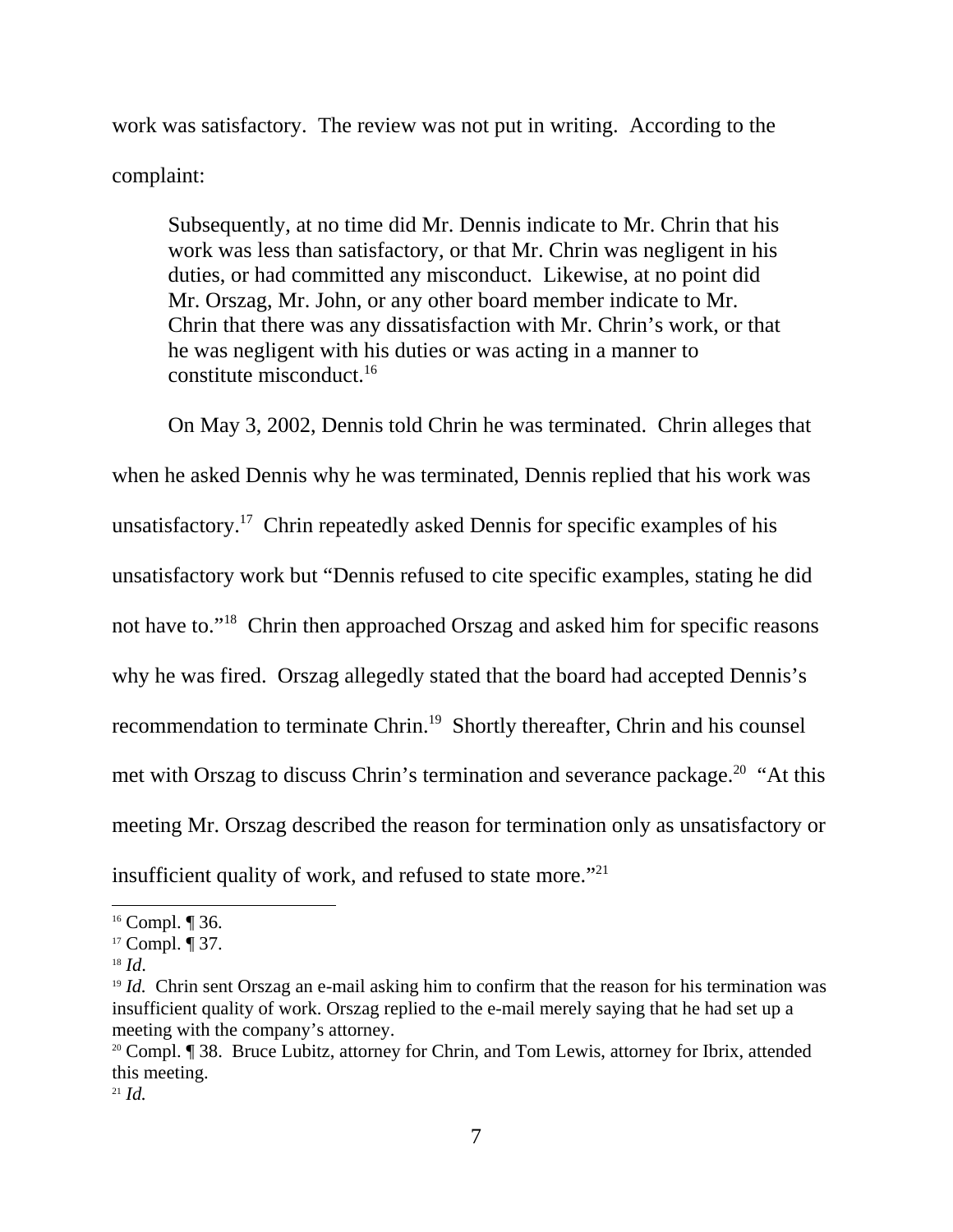Thereafter, the company sent notices to Chrin of its intention to exercise its option to repurchase a portion of his shares pursuant to the SPA. The SPA permitted the company to repurchase a portion of Chrin's shares in the event he was terminated for cause. According to Section 6 of the SPA:

In the event of the termination by the Company of Purchaser's employment relationship with the Company for cause (as defined below), the Company shall upon the date of such termination (the "Termination Date") have an irrevocable, assignable option (the "Repurchase Option") for a period of sixty (60) days from such date to repurchase all or any portion of the stock held by Purchaser as of the Termination Date which has not yet been released from the Company's Repurchase Option in accordance with the terms of this Section 6 at the purchase price per share of stock specified in section I (adjusted for any stock splits, stock dividends and the like).

## The SPA defines cause to mean:

(i) Purchaser's commission of any dishonest or fraudulent act relating to his employment; (ii) misappropriation of funds or embezzlement by Purchaser of the Company funds; (iii) commission of any felony or crime involving moral turpitude; or (iv) repeated misconduct or negligence in the performance of Purchaser's duties relating to his employment as determined in good faith by the Board of Directors of the Company.

On May 8, 2002, Orszag sent Chrin a check in the amount of \$477.22

for the share repurchase. Then, on May 28, 2002, Orszag sent Chrin a letter

and enclosed a second check for \$27.58, explaining that he had incorrectly

calculated the number of shares held by Chrin, and that Ibrix was entitled to

repurchase additional shares. Chrin refused the payments, alleging that the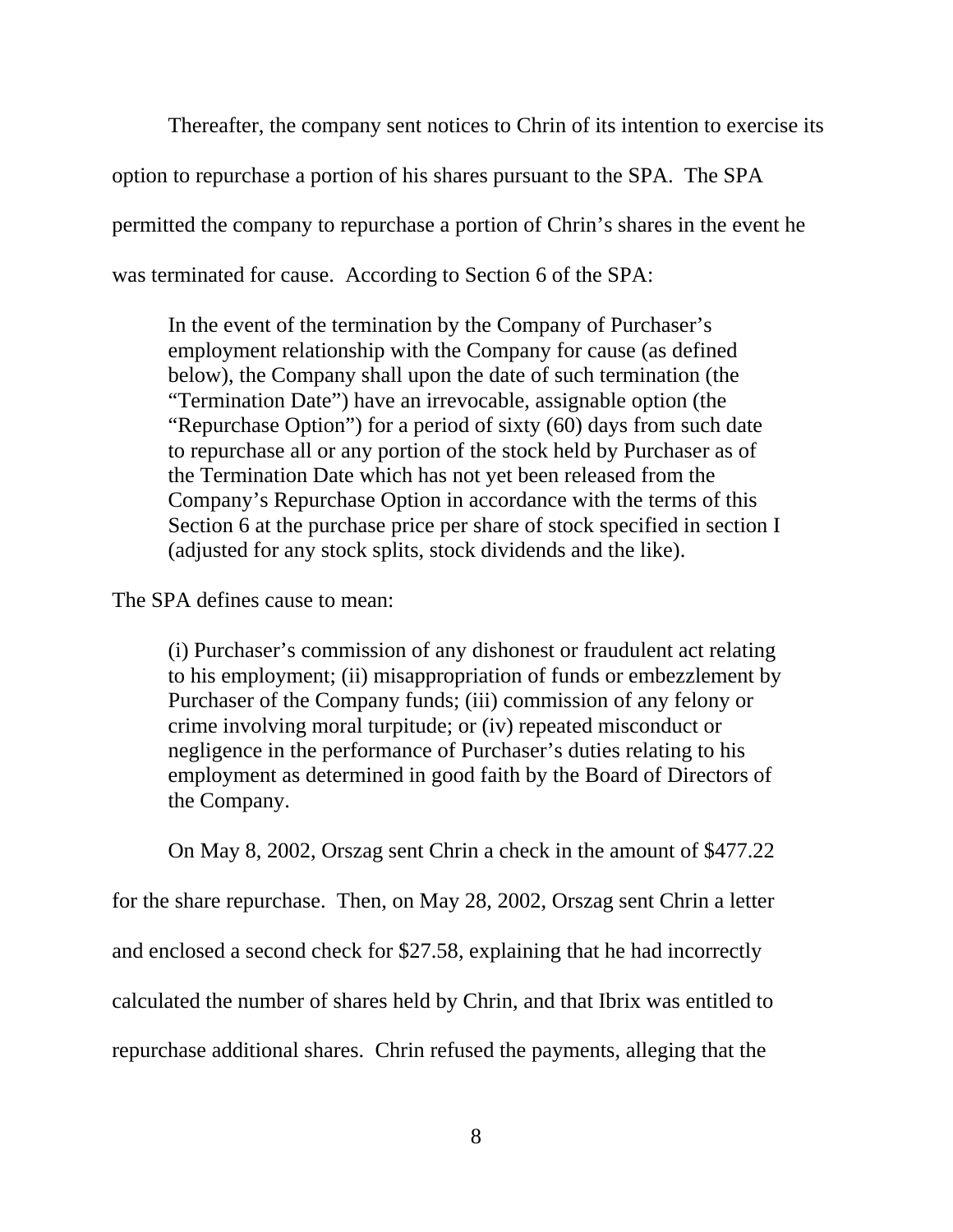company did not have the right to repurchase his shares under the SPA since he was not fired for cause. According to the complaint, prior to Chrin's termination, no Ibrix board member sought expert legal advice as to whether Chrin's unsatisfactory work fell within the SPA's definition of termination for cause. $22$ 

On October 3, 2003, Chrin filed this *pro se* action against Ibrix, Orszag, and others.<sup>23</sup> The defendants twice moved to dismiss. On both occasions, the plaintiff filed an amended complaint that both dropped parties and added factual allegations in an effort to meet the thrust of the motions to dismiss. On July 1, 2005, the defendants filed a motion to dismiss the second amended complaint. This is the court's decision on that motion.

### **II.**

The standard for dismissal pursuant to Court of Chancery Rule 12(b)(6) for failure to state a claim upon which relief can be granted is well established. A motion to dismiss will be granted if it appears with reasonable certainty that the plaintiff could not prevail on any set of facts that can be inferred from the pleading.24 That determination is generally limited to the factual allegations

 $22$  Compl.  $\P$  38.

<sup>&</sup>lt;sup>23</sup> The plaintiff's original complaint also contained defendants Reba Orszag, Shaji John, and Thomas Thekkethala, but the claims against these defendants were dismissed by the plaintiff in the amended complaint.

<sup>24</sup> *Kohls v. Kenetech Corp*., 791 A.2d 763, 767 (Del. Ch. 2000).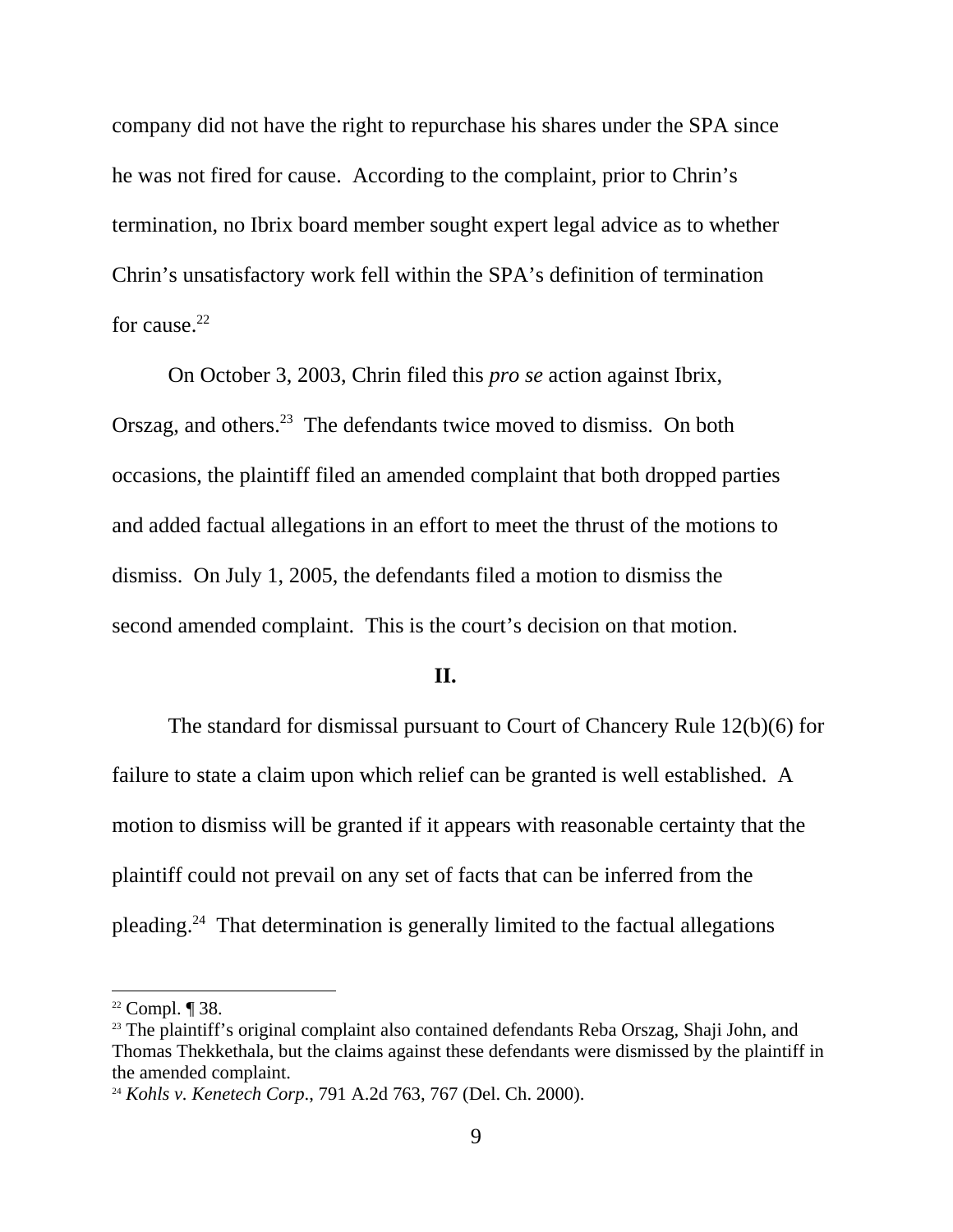contained in the complaint. In considering this motion, the court is required to assume the truthfulness of all well-pleaded allegations of fact in the complaint.<sup>25</sup> All facts of the pleadings and inferences that can reasonably be drawn therefrom are accepted as true.<sup>26</sup> However, with that said, a trial court need not blindly accept as true all allegations, nor must it draw all inferences from them in the plaintiff's favor unless they are reasonable inferences.<sup>27</sup>

#### **III.**

### A. Claims Arising Out Of The October 4, 2000 SPA

The plaintiff alleges in the second amended complaint that: (1) Ibrix breached the SPA, or, in the alternative, the FED; (2) Orszag breached the FED and committed fraud; (3) Orszag breached his duties in regard to an agency relationship he had with Chrin in matters relating to the incorporation of the company; (4) Orszag breached the implied covenant of good faith and fair dealing; and (5) Chrin relied to his detriment on promises made by Orszag in the FED and is entitled to relief based on promissory estoppel.

### 1. Breach Of The SPA, Or, In The Alternative, The FED

The plaintiff alleges that Ibrix breached the SPA by not tendering to him an 18.8% equity interest in the company. In effect, the plaintiff contends that the SPA

<sup>25</sup> *Grobow v. Perot*, 539 A.2d 180, 188 n.6 (Del. 1988). 26 *Id.*

<sup>27</sup> *In re Lukens Inc. S'holders Litig.,* 757 A.2d 720, 727 (Del. Ch. 1999).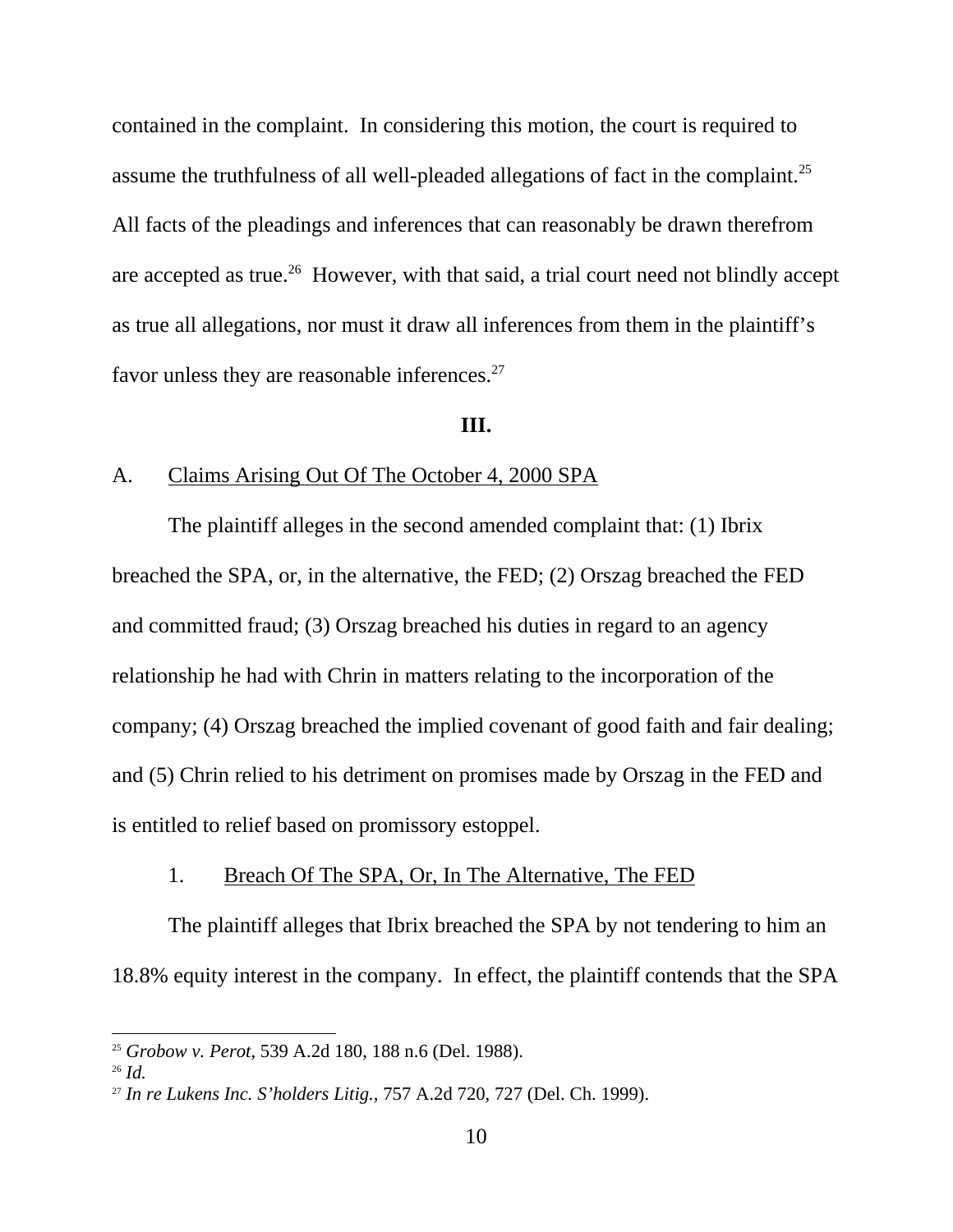should be read to incorporate the FED into its terms. The plaintiff alleges that, while the SPA made no specific reference to what percentage of the company the 1.5 million shares represented, he was entitled to rely on the FED to fill in this blank. The defendants argue that the SPA contained an integration clause, which prohibits the plaintiff from claiming the FED was part of the SPA. Section 8(f) of the SPA states:

This Agreement, *including the Exhibits hereto,* contains all of the understandings and agreements arrived at between the parties with respect to the subject matter hereof. This Agreement cannot be changed, altered or amended except in an instrument in writing signed by the party against whom enforcement is sought.<sup>28</sup>

The plaintiff contends that "including the Exhibits hereto" means that the SPA "includes any agreements and understandings in any exhibit."29 Additionally, the plaintiff claims that the SPA was a short agreement and could not possibly comprise all the understandings and negotiations between the parties.<sup>30</sup> Therefore, the plaintiff argues, the SPA should be read to incorporate information external to the four corners of the contract, such as the FED.

Moreover, the plaintiff claims that the buyer warranty section, Section 4 of the SPA, also makes references to external documents which permit the plaintiff to rely on information outside of the SPA. Section 4 states:

<sup>&</sup>lt;sup>28</sup> Compl. Ex. F  $\S$  8(f) (emphasis added).

<sup>29</sup> Pl. Br. in Supp. of Opp'n. to Defs. Mot. to Dismiss 8.

<sup>30</sup> *Id.* at 10.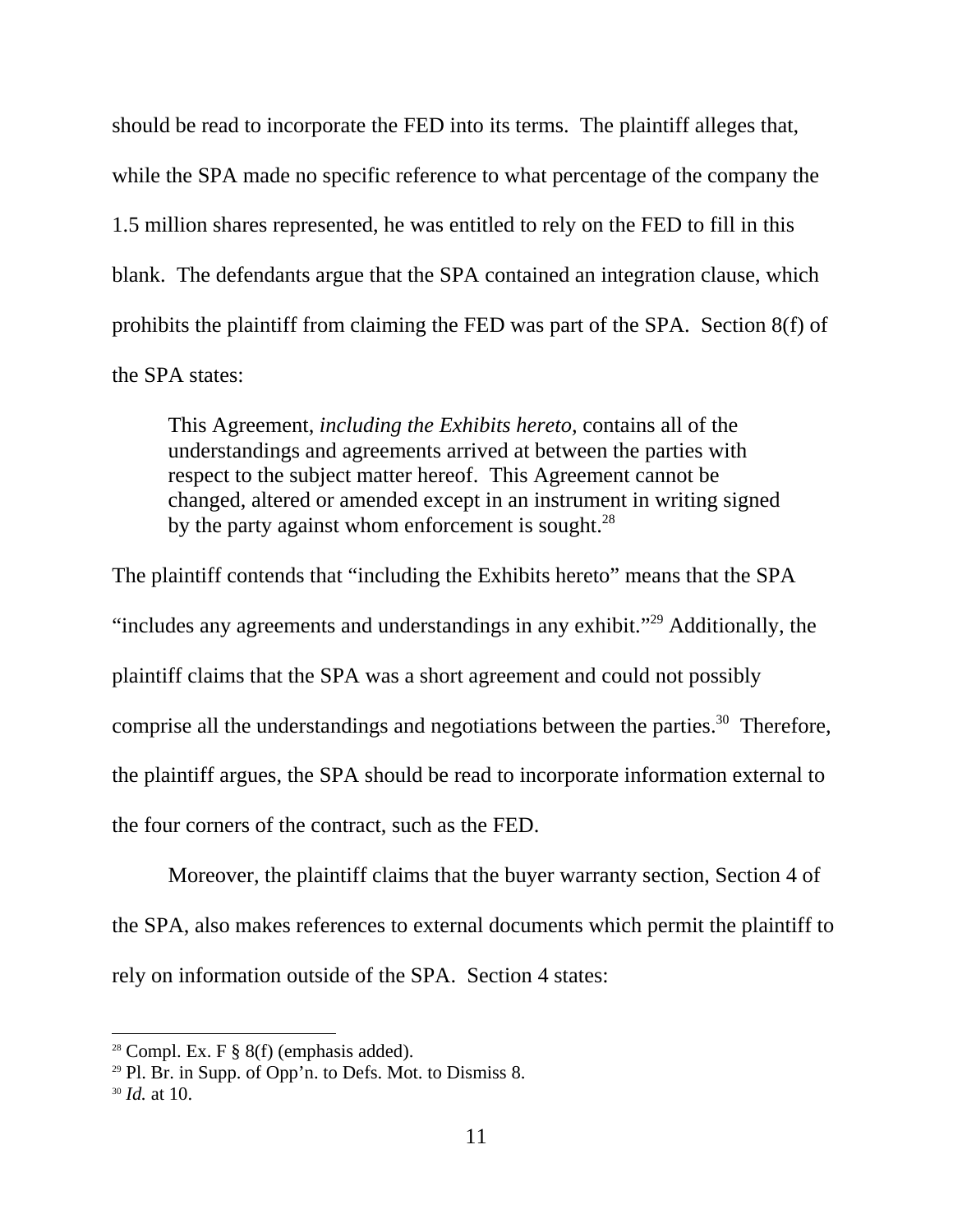I represent and warrant that I am familiar with the Company's plans, operations and financial condition and that I have heretofore received all such information as I deem necessary and appropriate to enable me to evaluate the financial risk inherent in making an investment in the Stock of the Company. $31$ 

The plaintiff reasons that this section states that he has received information from the company that is outside of the SPA and has used this information in making his decision as to whether or not to purchase the stock. Accordingly, he argues that the SPA permits him to rely on information outside of the contract, such as the FED. $32$ 

The court cannot reasonably infer from the plain language of the SPA that the SPA incorporated the FED into its terms. "Where the [contract] language is clear and unambiguous, this court will accord the language its ordinary meaning."33 First, the court cannot reasonably construe the phrase "including the Exhibits hereto" to impliedly include the FED because the FED was not an exhibit to the SPA. Based on the unambiguous terms of the clause, the court cannot reasonably agree with the plaintiff's interpretation that the language includes all agreements or understandings in "any" exhibit. Second, it would be unreasonable for the court to read the buyer warranty clause to impliedly incorporate the FED into the SPA.

 $31$  Compl. Ex. F  $\S$  4.

 $32$  Pl. Br. in Supp. of Opp'n. to Defs. Mot. to Dismiss 12. The plaintiff argues that if Ibrix wanted to limit his reliance on external information, the warranty statement should have stated: "I warrant I have relied only on the information contained within this agreement concerning the Company's plans, operations, and financial information in making my decision to purchase the Company's stock."

<sup>33</sup> *Council of the Dorset Condo. Apts. v. Gordon*, 801 A.2d 1, 5 (Del. 2002).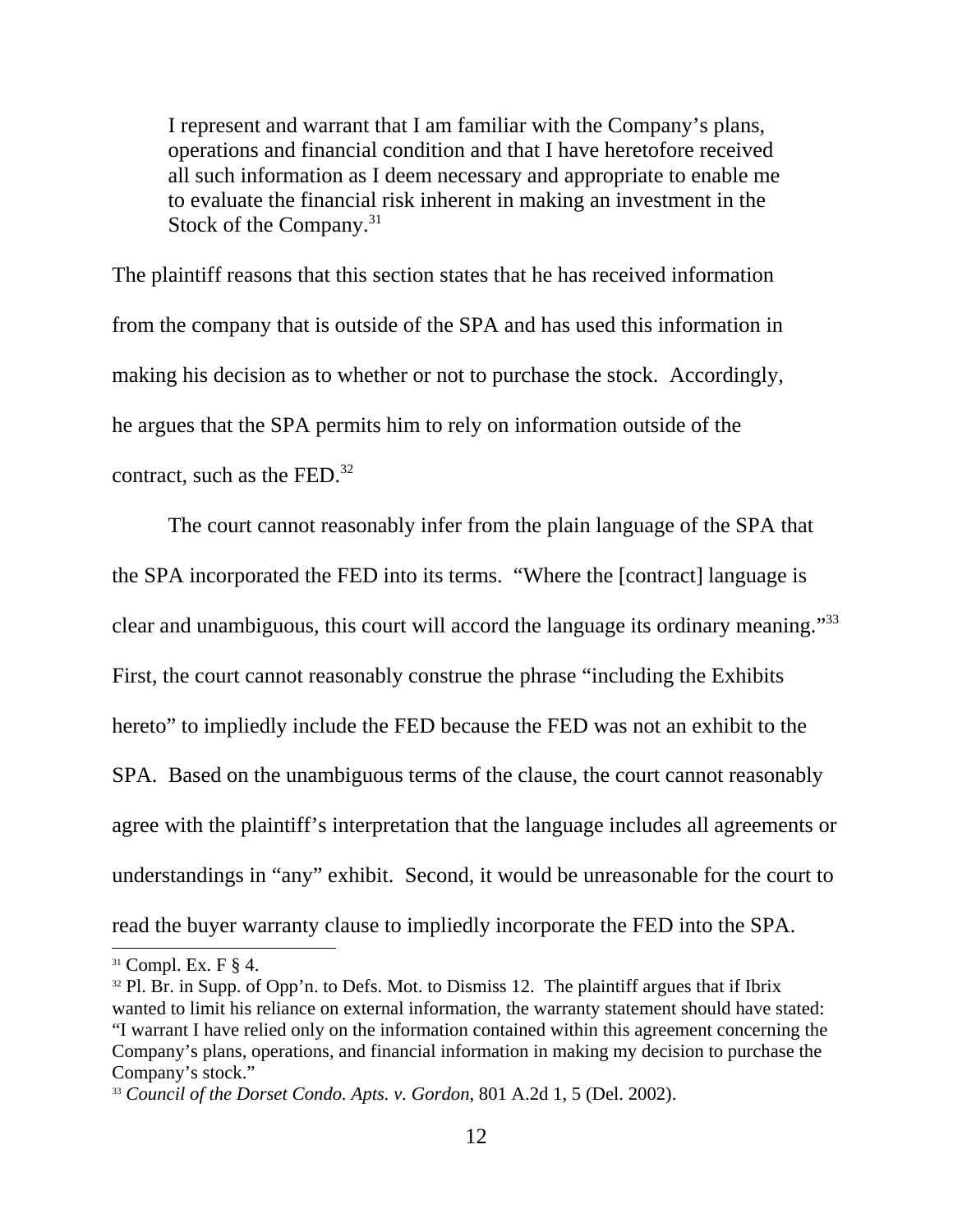The plaintiff is using a warranty he gave to the defendants assuring that he was familiar with the financial risks in making an investment in the company to try to circumvent the integration clause. Allowing the plaintiff to do this would undermine the SPA's integration clause.

Stated briefly, after entering into an agreement that contained an unambiguous integration clause, the plaintiff cannot now rely on external documents to allege a breach of an undertaking not contained in the integrated agreement.<sup>34</sup> As a final point, "parol evidence cannot be used to interpret a contract that facially is unambiguous."<sup>35</sup> Thus, the court cannot reasonably allow the FED, an antecedent preliminary understanding, to vary or contradict the facially unambiguous SPA.36

Alternatively, the plaintiff alleges that the FED was a legally enforceable contract which Ibrix implicitly assumed when the company was formed. The plaintiff claims that Ibrix breached this contract by not giving him an 18.8% equity

<sup>34</sup> *See H-M Wexford LLC v. Encorp, Inc.*, 832 A.2d 129, 141 (Del. Ch. 2003).

<sup>35</sup> *Highlands Insurance Group, Inc. v. Halliburton Co.*, 2001 Del. Ch. LEXIS 32 at \*26 (Del. Ch. Mar. 21, 2001).

<sup>&</sup>lt;sup>36</sup> See Burgess v. Manufactured Housing Concepts, L.L.C., 1997 Del. Super. LEXIS 162 at \* 2 (Del. Super. Ct. June 17, 1997) ("where two parties have executed a written contract to which they both have assented as the complete integration of the agreement, all other evidence of antecedent understanding and negotiation will be inadmissible for the purpose of varying or contradicting the writing").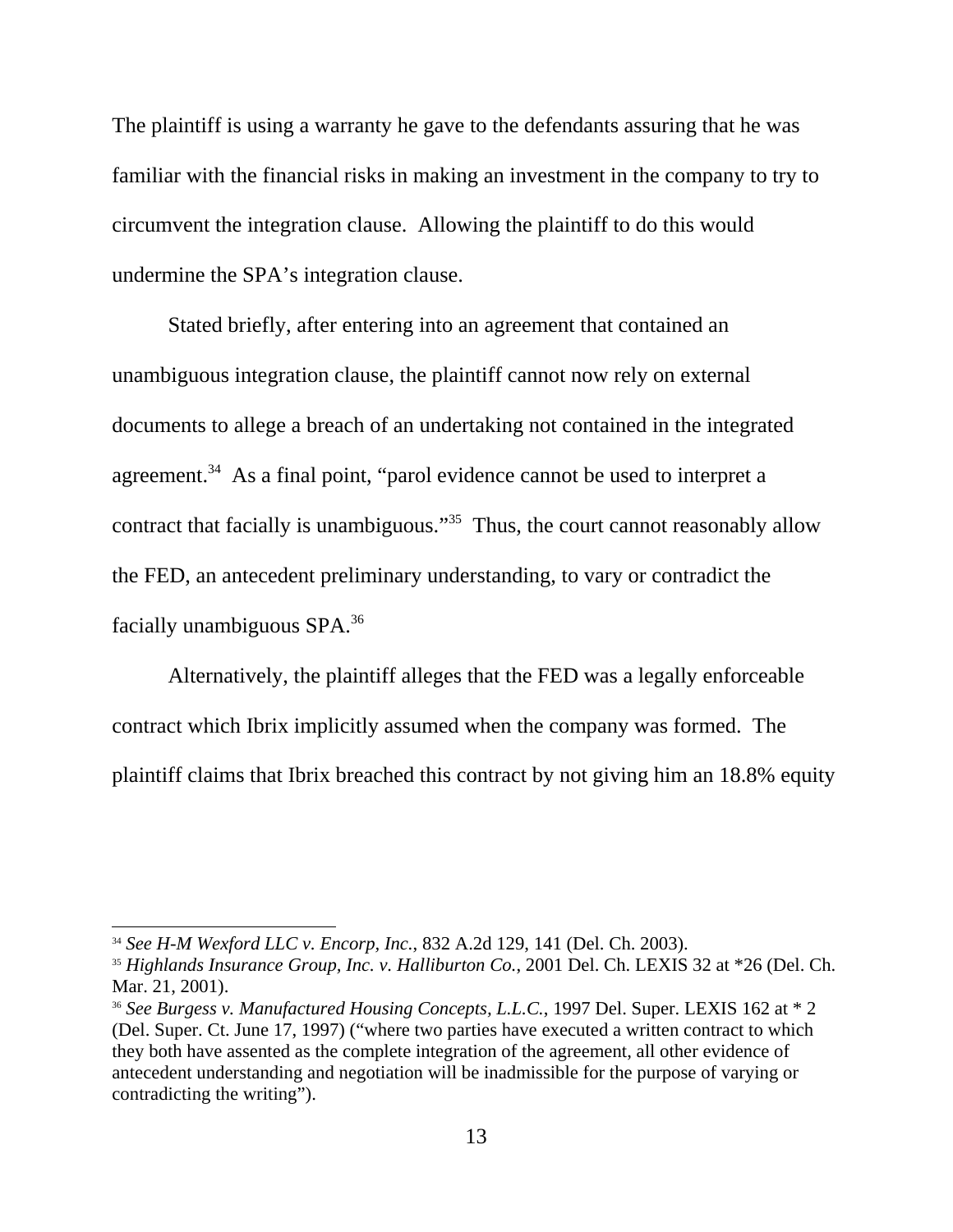interest in the company and not forming the company so that Jackson, Orszag, and Chrin "shared equally in the process on major decisions affecting the company."37

Taking the plaintiff's allegations as true, the court cannot reasonably infer that the plaintiff had a rational basis to conclude that the FED entitled him to 18.8% of the equity in the company as it was ultimately incorporated. Indeed, the plaintiff himself alleges in the complaint that he did not reasonably expect to receive the 18.8% equity interest stated in the FED. The plaintiff alleges that under the original equity distribution agreement, his equity stake was rapidly approaching zero by mid-2000. Several months later, Orszag decided to adjust the equity distribution so that he did not have all the equity in the company. Chrin acknowledges that Orszag presented the FED to him with the understanding that Chrin's equity interest would be diluted by outside investors. It is reasonable to assume, and the complaint does not allege to the contrary, that there were outside investors who diluted the plaintiff's equity stake. In addition, Orszag told the plaintiff that his equity interest would be further reduced and given to Jackson because Orszag felt that the plaintiff was not putting in sufficient effort. The plaintiff assented to this reduction, which he believed amounted to a decrease of approximately 2% of his equity interest.

<sup>37</sup> Compl. ¶ 25; *See Am. Legacy Found. v. Lorillard Tobacco Co*., 831 A.2d 335, 350-51 (Del. Ch. 2003) (stating that, generally, "if the subsequently formed corporation expressly adopts a pre-incorporation agreement or implicitly adopts it by accepting its benefits with knowledge of its terms, the corporation is bound by it." *Id.* at 350).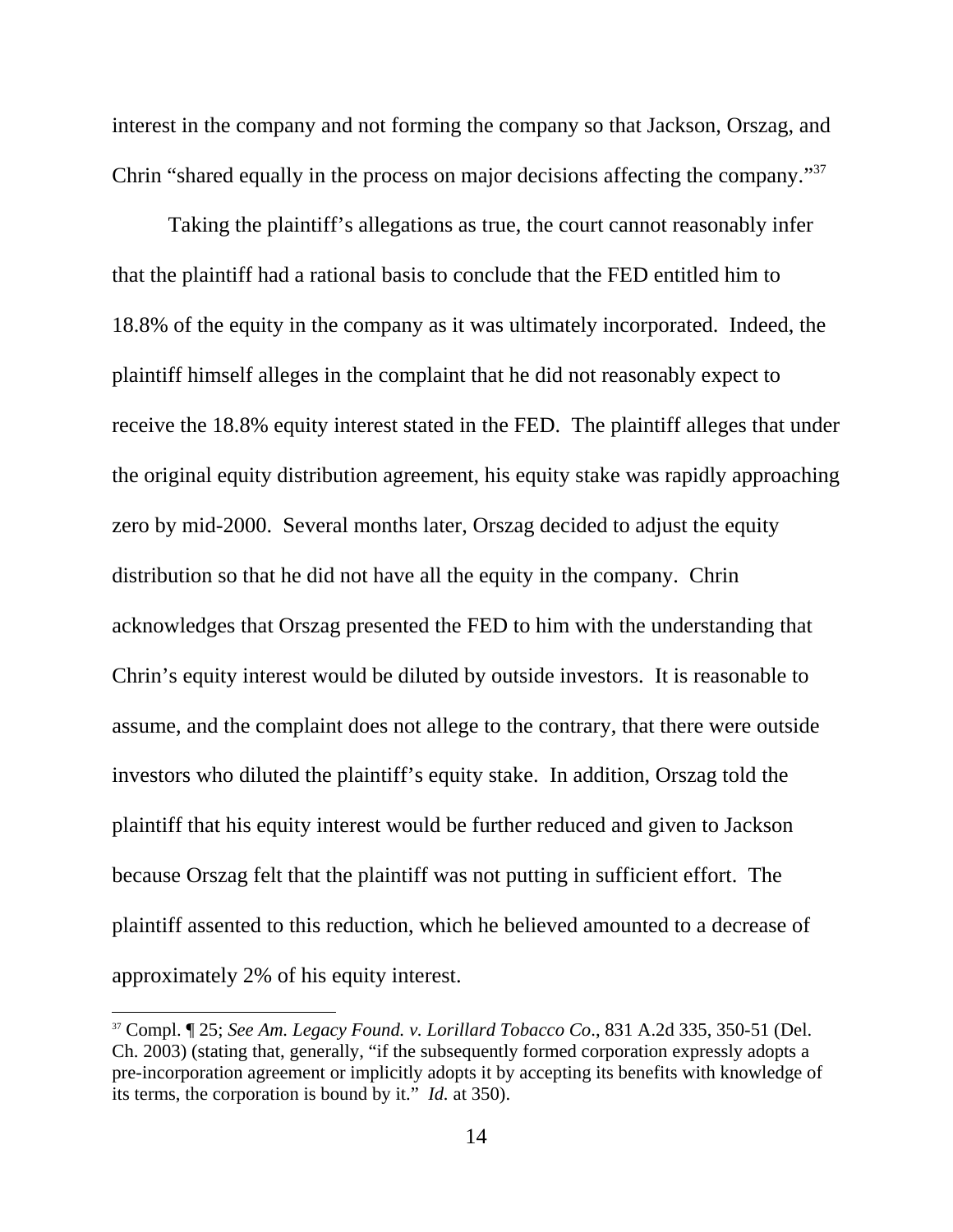For these reasons, the plaintiff could not have reasonably relied on the FED as a promise to allot to him 18.8% of the company's equity when the facts alleged by him conclusively demonstrate that he knew his 18.8% equity interest would be diluted. Moreover, because the plaintiff's claims are based on prior representations that are not memorialized within the text of the SPA, the court cannot reasonably infer that the plaintiff justifiably relied on those representations. At best, the plaintiff's factual allegations suggest that the FED was a preliminary agreement about the potential equity interest in Ibrix that was subject to change.

Finally, the FED does not mention that the plaintiff is entitled to an equal controlling interest in the company. Allegedly, in the fall of 1999, there was an oral understanding between the plaintiff, Jackson, and Orszag in which they were to participate equally in managing the affairs of the company. However, this agreement came about when the parties were to have equal shares in the company. The plaintiff could not have reasonably expected, and the court could not reasonably infer, that this original agreement implicitly carried over after the plaintiff's equity interest was greatly reduced. Moreover, the facts alleged in the complaint clearly show that Chrin never "participated equally" in managing the affairs of Ibrix and never objected to his exclusion.38

<sup>&</sup>lt;sup>38</sup> For example, paragraphs 13 and 14 allege that Orszag and Ted Tussing, Orszag's daughter-inlaw's brother, were appointed as the two directors of Ibrix and that they appointed Orszag's wife as president. Chrin played no role in either action. Nor does he allege that he played any role in management once Ibrix was incorporated.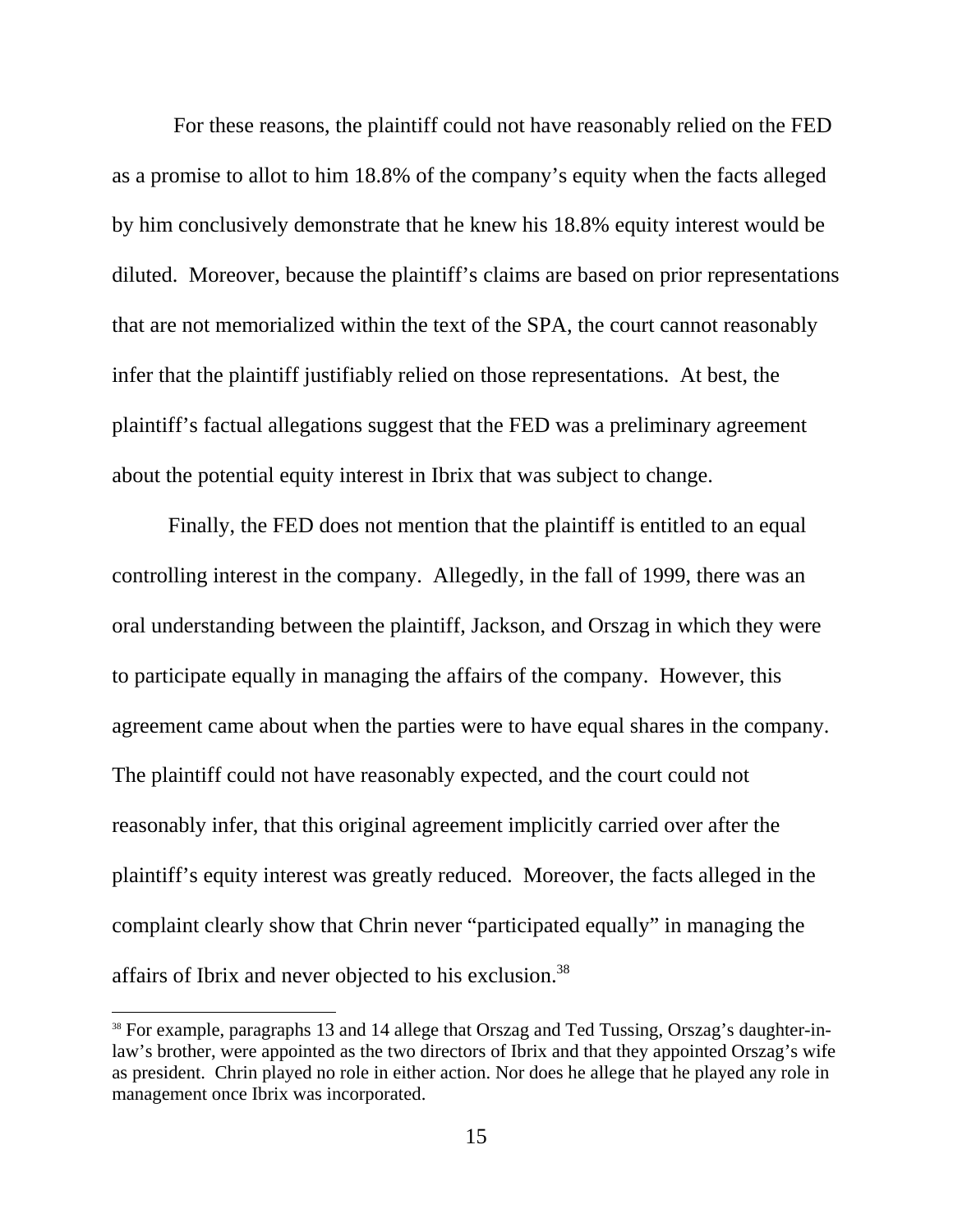### 2. Breach Of The FED By Orszag

The plaintiff claims that Orszag was bound by agency or contract principles to form Ibrix in a manner specified by the FED and that Orszag breached either or both of these duties when he did not give the plaintiff an 18.8% equity interest in the company or an equal vote on important corporate decisions. As to the breach of contract claim, the court has already concluded that the plaintiff does not allege sufficient facts to suggest either that the plaintiff was entitled to an equal vote on important corporate decisions or that Orszag was in any way bound to incorporate Ibrix in a particular manner. The conclusory allegation in paragraph 7 of the complaint that changes in stock interest "would not affect their ability to have an equal voice in important matters affecting the Company or its creation" notwithstanding, the course of dealing alleged in the complaint is entirely inconsistent with Chrin having any contractually enforceable right to participate equally with Orszag in the creation or management of Ibrix. Similarly, even if there was an interim understanding that Chrin would be entitled to an 18.8% equity stake in Ibrix, that understanding was obviously subject to modification or dilution. Indeed, the complaint alleges Chrin's understanding to that effect.

Next, the court addresses the allegation that "an agency relationship existed between Mr. Chrin and Mr. Orszag whereby Mr. Orszag acted as Mr. Chrin's agent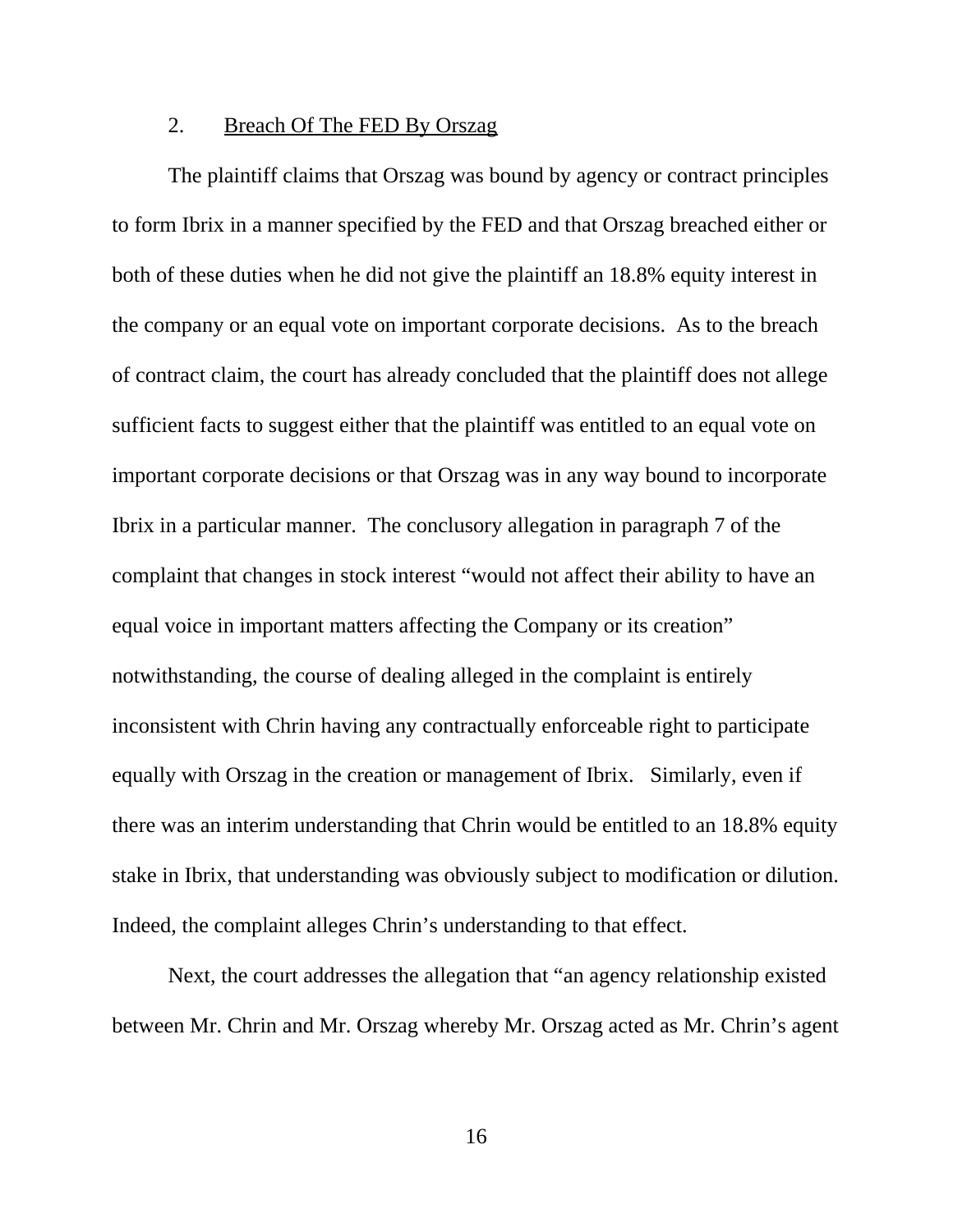in matters relating to the incorporation of the Company."39 Agency is a fiduciary relationship that results from the manifestation of consent by one person to another that the other shall act on his behalf and subject to his control, and consent by the other so to act.40 "The burden rests upon the party asserting the existence of an agency relationship to prove it."<sup>41</sup> Here, the plaintiff does not allege that the parties had a mutual understanding that Orszag would act on his behalf or that Orszag was subject to his control.<sup>42</sup> Indeed, the allegations of the complaint clearly show that Chrin both lacked any control over Orszag and was aware of that fact. Therefore, the court cannot reasonably infer that Orszag ever agreed to act as Chrin's agent for any purpose.

# 3. The Duty Of Good Faith And Fair Dealing

The plaintiff claims that Orszag breached the implied covenant of good faith

and fair dealing by coercing Chrin to modify the FED and accept a lower

percentage of equity in Ibrix. According to *Dunlap v. State Farm Fire & Cas. Co.*:

Stated in its most general terms, the implied covenant of good faith and fair dealing requires a party in a contractual relationship to refrain from arbitrary or unreasonable conduct which has the effect of preventing the other party to the contract from receiving the fruits of

<sup>39</sup> Compl. ¶ 28.

<sup>&</sup>lt;sup>40</sup> RESTATEMENT (SECOND) OF AGENCY, § 1 ("The agency relation results if, but only if, there is an understanding between the parties which, as interpreted by the court, creates a fiduciary relation in which the fiduciary is subject to the directions of the one on whose account he acts."). <sup>41</sup> *Abex Inc. v. Koll Real Estate Group*, 1994 Del. Ch. LEXIS 213 at \*40 (Del. Ch. Dec. 22, 1994). <sup>42</sup> *Id.* ("Critical to an agency relationship is the power of the principal to direct and control the agent.").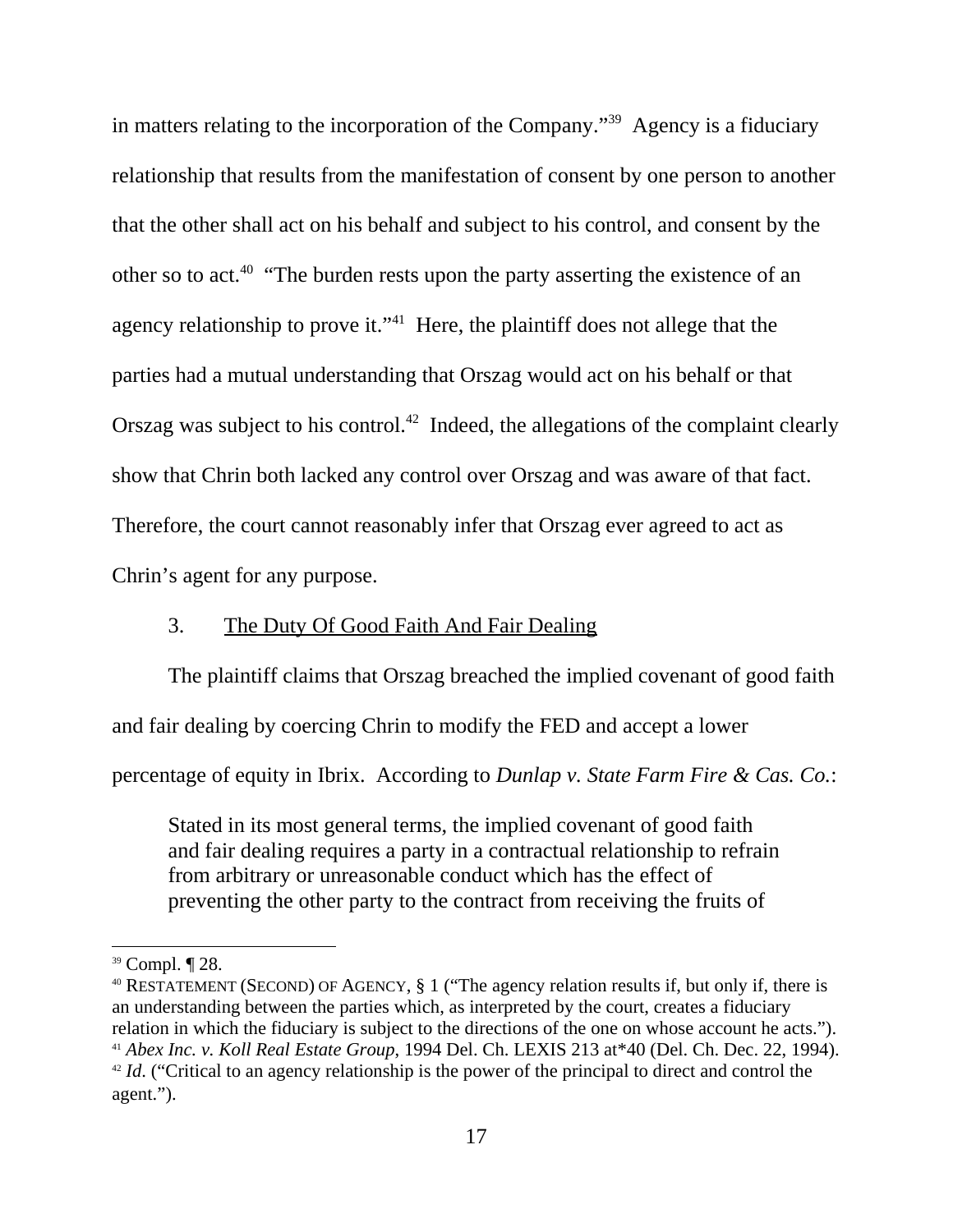the bargain. Thus, parties are liable for breaching the covenant when their conduct frustrates the "overarching purpose" of the contract by taking advantage of their position to control implementation of the agreement's terms. <sup>43</sup>

Chrin claims that Orszag, who at the time was his supervisor at Cambridge, told him that his equity interest in Ibrix would be reduced by about 2% and given to Jackson because he felt Chrin was not putting sufficient effort into the project. Allegedly, "Orszag told Mr. Chrin to take it or leave it."<sup>44</sup> Chrin claims that he felt compelled to acquiesce because Orszag was his supervisor who exercised significant control over his activities at Cambridge.

It is perplexing that the plaintiff alleges that Orszag was his agent and was subject to his control on matters affecting the incorporation of Ibrix, while concurrently alleging that Orszag controlled him and coerced the plaintiff to take a lower equity percentage of the company. Furthermore, the plaintiff does not allege any facts to suggest that Orszag threatened to take retaliatory action against him at Cambridge if he did not agree to a reduction in his equity interest in Ibrix.<sup>45</sup> Nor

<sup>43 878</sup> A.2d 434, 442 (Del. 2005); *see also Aspen Advisors LLC v. UA Theatre Co.*, 861 A.2d 1251, 1260 (Del. 2004) ("The implied covenant is only breached when the defendant [has] engaged in arbitrary or unreasonable conduct which has the effect of preventing the other party to the contract from receiving the fruits of the contract.").

<sup>44</sup> Compl. ¶ 10.

<sup>45</sup> RESTATEMENT (SECOND) OF CONTRACTS, § 175; *Singh v. Batta Envtl. Assocs.*, 2003 Del. Ch. LEXIS 59 at \*17 (Del. Ch. May 21, 2003) (holding that the party claiming duress must show a wrongful act that overcame the will of the aggrieved party who was without adequate means to protect himself); *Cianci v. JEM Enter.*, 2000 Del. Ch. LEXIS 125 at \* 31 (Del. Ch. 2000) (holding that there are three basic elements of a claim that coercion or duress taints the enforceability of a contract: (1) a wrongful act, (2) which overcomes the will of the aggrieved party, (3) who has no adequate legal remedy to protect himself).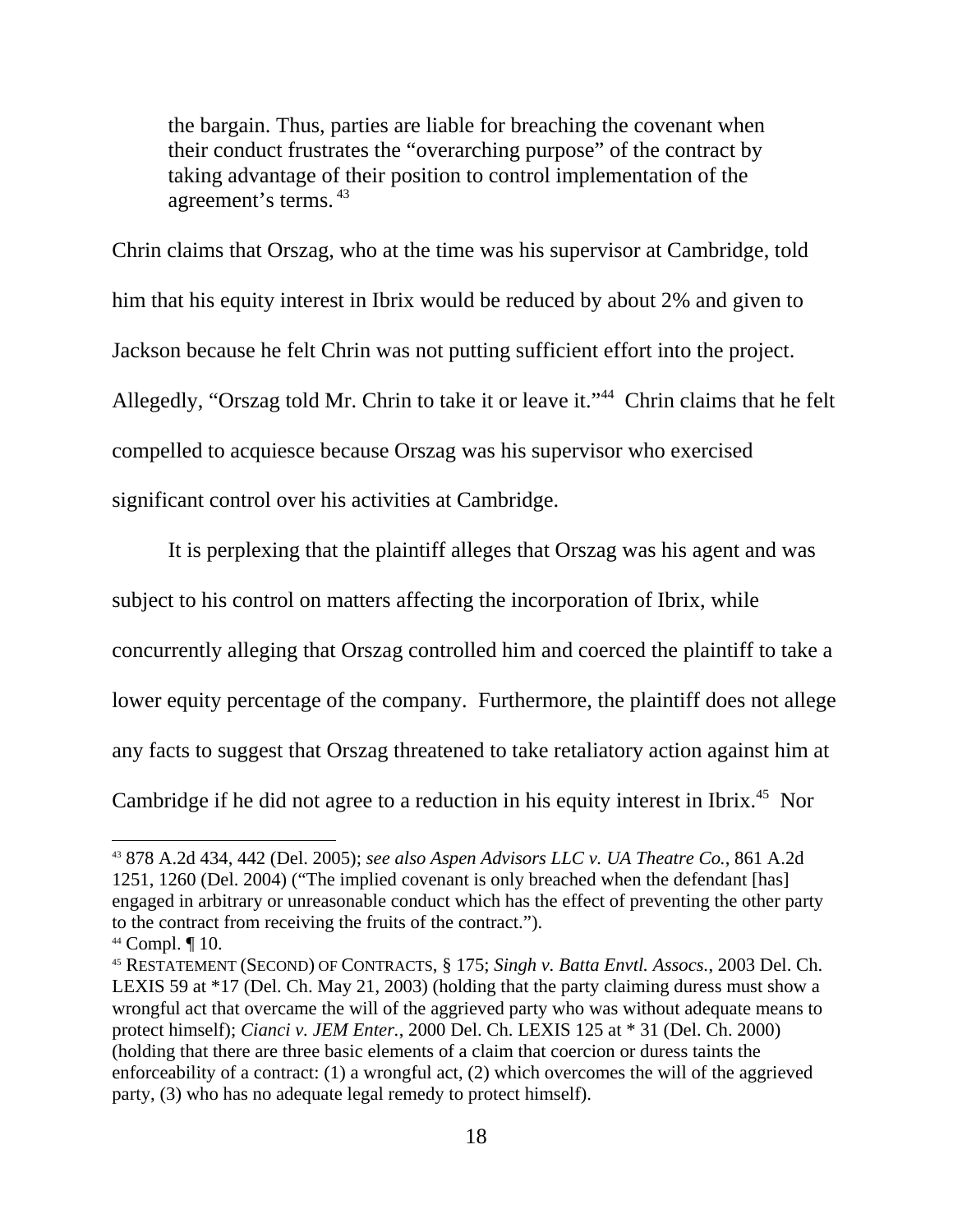does the complaint allege that Orszag said or did anything to imply that he would improperly use his supervisory powers at Cambridge if Chrin did not agree to a modification of the FED. In fact, the plaintiff acknowledges that he agreed to this reduction when he signed the SPA.<sup>46</sup> Thus, the plaintiff does not allege sufficient facts for the court to infer that Orszag acted in bad faith and coerced him into agreeing to a lower equity percentage in Ibrix.

### 4. Promissory Estoppel

The plaintiff pleads in the alternative that, assuming the FED was not an enforceable contract, Orszag promised to give Chrin an 18.8% equity interest when Orszag incorporated the company. Chrin alleges that he relied on this promise and reasonably believed he was receiving 18.8% of the company's equity when he signed the SPA.

Promissory estoppel involves "informal promises for which there was no bargained-for exchange but which may be enforceable because of antecedent factors that caused them to be made or because of subsequent action that they caused to be taken in reliance."47 To succeed on a claim for promissory estoppel, the plaintiff must plead sufficient facts to suggest that the defendant made a

<sup>46</sup> Compl. ¶ 16. *See Cianci*, 2000 Del. Ch. LEXIS 125 at \* 42 ("Ratification results if the party who executed the contract under duress accepts the benefits flowing from it or remains silent or acquiesces in the contract for any considerable length of time after opportunity is afforded to annul or void it.").

<sup>47 3</sup> Eric Holmes Mills, et al., CORBIN ON CONTRACTS*,* § 8.1, at 5 (Rev. ed. 1996).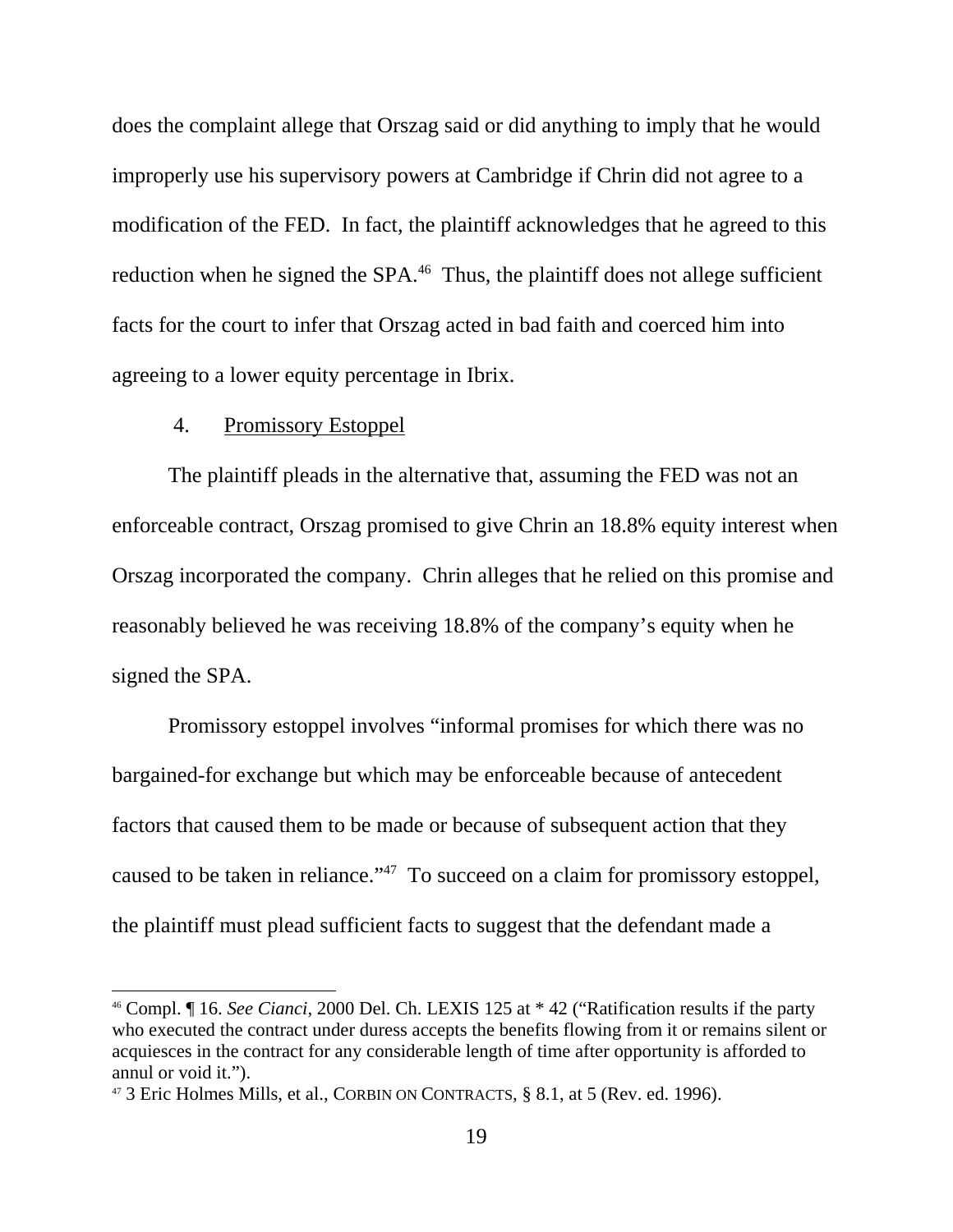promise with the intent to induce action or forbearance, that the plaintiff actually relied on the promise, and that the plaintiff suffered an injury as a result.<sup>48</sup>

Here, whether or not the FED was an enforceable contract subject to modification or a mere promise, Chrin does not allege facts to suggest that he had a reasonable expectation that he would receive 18.8% of the equity interest in Ibrix. Orszag's promise was not that the plaintiff would receive 18.8% of the equity interest in Ibrix, but, as the plaintiff acknowledges in his complaint, that he *might* receive 18.8% of the company's equity, subject to dilution by outside investors. Knowing that there had to be outside investors, Chrin could not have reasonably anticipated to get the full 18.8% of the company's equity. Moreover, since Chrin signed the SPA and agreed to its integration clause, Chrin cannot now claim reliance on a prior promise that varies its terms.

5. Fraud

The plaintiff alleges that Orszag committed fraud both in his capacity as a director of the company and as an agent on behalf of the plaintiff. It is alleged that Orszag misrepresented to Chrin that the SPA gave Chrin an 18.8% equity interest in the company when in fact Chrin only purchased approximately 7.6% of the equity. In addition, Chrin alleges that Orszag acted as his agent when he

<sup>48</sup> *VonFeldt v. Stifel Fin. Corp*., 714 A.2d 79, 87 (Del. 1998).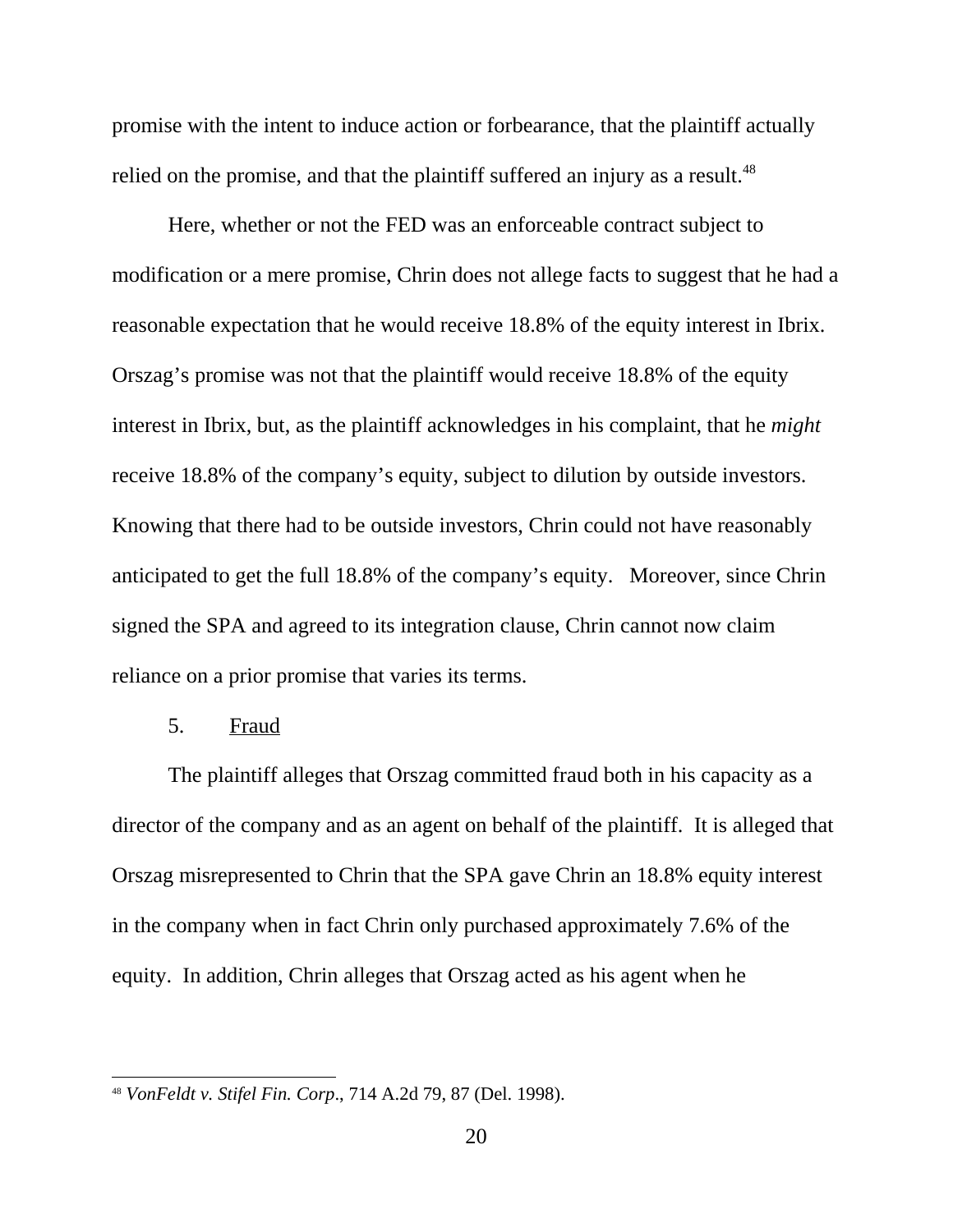incorporated the company, and thus owed Chrin a duty to disclose what percentage of the company Chrin was buying under the SPA.

The elements of a fraud claim are well settled. The plaintiff must plead with sufficient particularity: (1) a material false representation made by the defendant; (2) the defendant's knowledge or belief that the representation was false, or his reckless indifference to the truth; (3) an intent to induce the plaintiff to act or to refrain from acting; (4) the plaintiff's actions or inaction taken in justifiable reliance upon the representation; and (5) damage to the plaintiff as a result of such reliance.<sup>49</sup> "But fraud does not consist merely of an overt misrepresentation. It may also occur  $\dots$  by silence in the face of a duty to speak."<sup>50</sup>

The plaintiff does not sufficiently allege that Orszag committed fraud by misrepresentation or, in the alternative, fraud based on nondisclosure. First, the plaintiff does not allege that Orszag made a material misrepresentation. Chrin does not allege that Orszag, or anyone else, misrepresented to him that the 1.5 million shares in the SPA equated to 18.8% of the company. Indeed, just the opposite is alleged. According to the complaint:

Mr. Orszag gave Mr. Chrin the agreement without making any statements other than suggesting it be reviewed before signing it ....

<sup>49</sup> *Stephenson v. Capano Development, Inc.*, 462 A.2d 1069, 1074 (Del. Super. 1983). <sup>50</sup> *Id*.; *BAE Sys. N. Am. Inc. v. Lockheed Martin Corp*., 2004 Del. Ch. LEXIS 119 at \* 31 (Del. Ch. 2004) ("There are three types of common law fraud: 1) representing false statements as true; 2) actively concealing facts which prevents the plaintiff from discovering them; or 3) remaining silent in the face of a duty to speak.").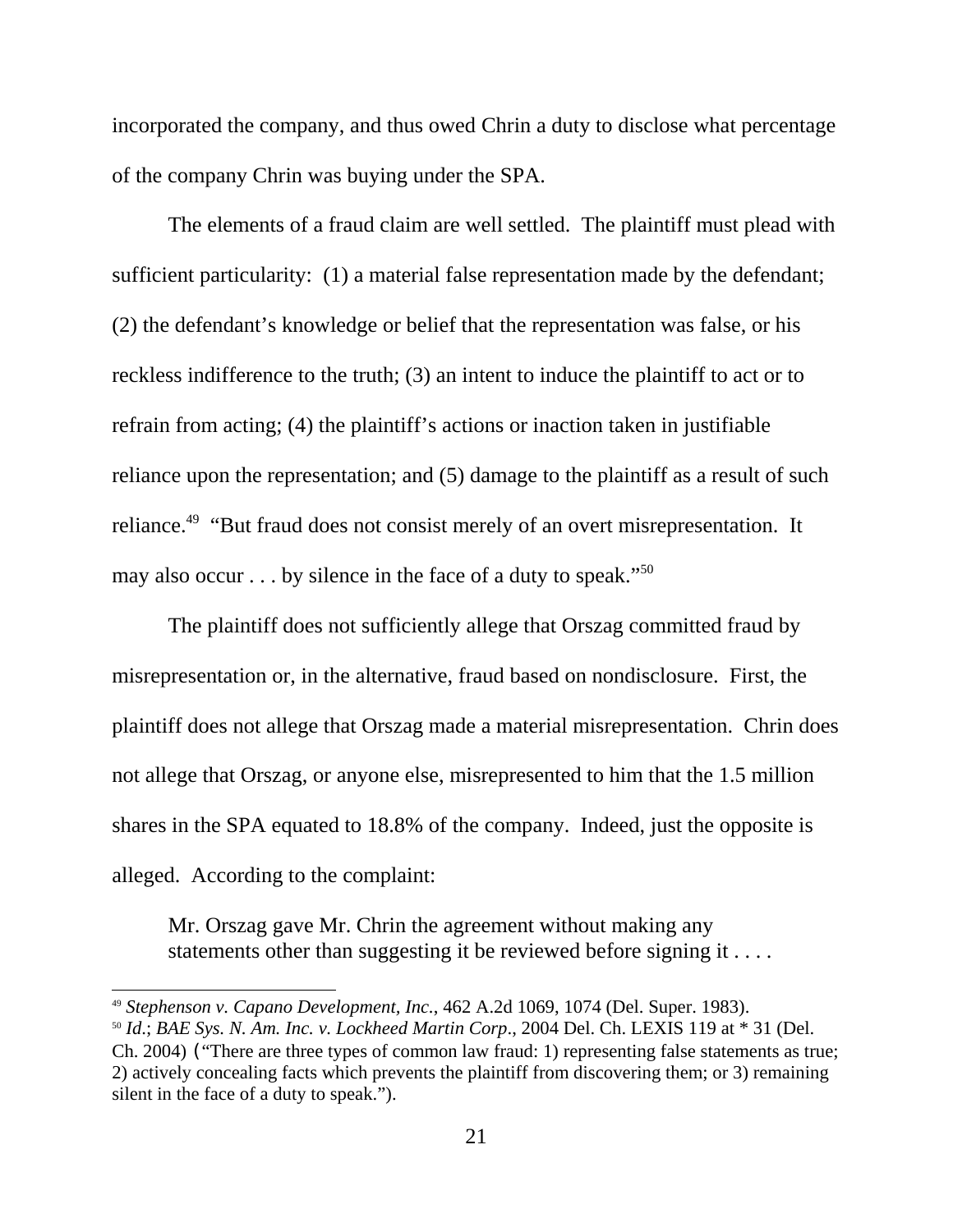David Chrin was not provided with a written or verbal disclosure statement by Mr. Orszag indicating the distribution of shares under Paragraph 15, was not as had been stated in the distribution agreement . . . , nor subsequently did Mr. Orszag or the Company disclose this information to Mr. Chrin. $51$ 

Second, when the plaintiff signed the SPA, he could not have justifiably operated under the assumption that he was purchasing an 18.8% equity stake in the company. As discussed *supra*, the plaintiff knew his equity interest would be diluted and was uncertain as to the equity interest he was getting in the company. Therefore, the plaintiff could not have reasonably relied on the FED. Indeed, neither before nor after signing the SPA, did the plaintiff ever even inquire into what percentage equity interest he owned in the company. This conduct is entirely inconsistent with the claim that he had a contractual right to receive a set percentage of the equity.

Lastly, the plaintiff does not allege any basis for imposing on Orszag a duty to disclose. "Generally, there is no duty to disclose a material fact or opinion, unless the defendant had a duty to speak"<sup>52</sup> stemming from a relationship of trust and confidence.<sup>53</sup> Here, the plaintiff alleges that Orszag was Chrin's agent when he formed the corporation. As discussed above, the complaint does not support an inference that an agency relationship existed

<sup>51</sup> Compl. ¶¶ 16, 17.

<sup>&</sup>lt;sup>52</sup> *Matthews Office Designs v. Taub Invs.*, 1994 Del. LEXIS 182 at  $*$  4 (Del. 1994)  $*$ <sup>33</sup> RESTATEMENT (SECOND) OF TORTS,  $§$  551.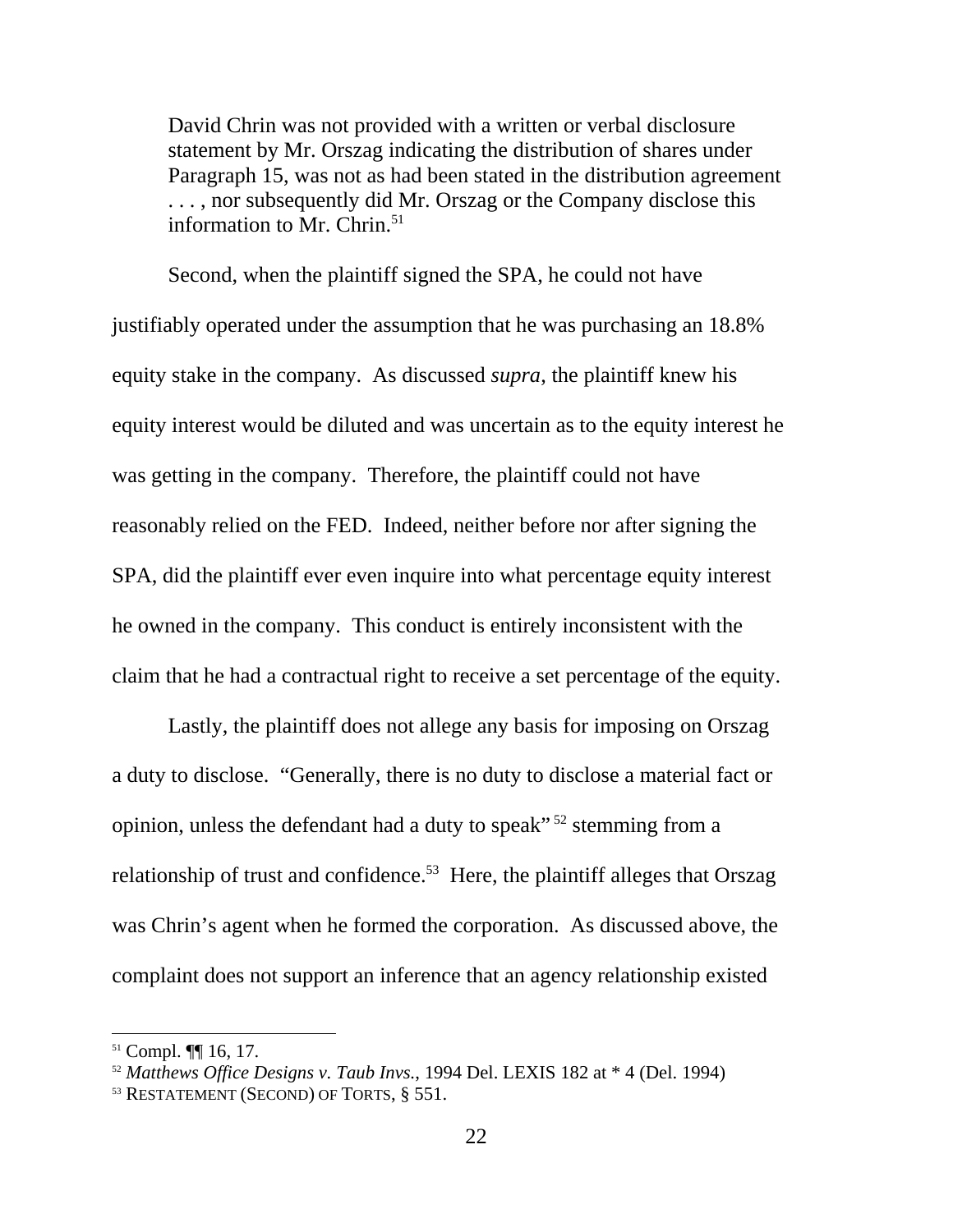between Chrin and Orszag. Accordingly, Orszag had no duty to inform Chrin of his equity percentage in the company. Based on the foregoing analysis, the complaint does not properly allege fraud.

## B. Claims Arising Out Of Chrin's Employment Termination

On May 3, 2001, Chrin was terminated from his position as a product manager at Ibrix. Chrin alleges that (1) Ibrix breached the SPA by repurchasing a portion of his Ibrix shares when he was not terminated for cause, (2) Ibrix breached the implied covenant of fair dealing by not disclosing to him why he was terminated for cause, and (3) Ibrix breached an implied three-year employment contract.

1. The Share Repurchase

Section 6 of the SPA gives the company the right to repurchase a

portion of an employee's shares of stock in Ibrix if the employee is

terminated for cause. The SPA defines cause as:

(i) Purchaser's commission of any dishonest or fraudulent act relating to his employment; (ii) misappropriation of funds or embezzlement by Purchaser of the Company funds; (iii) commission of any felony or crime involving moral turpitude; or (iv) repeated misconduct or negligence in the performance of Purchaser's duties relating to his employment as determined in good faith by the Board of Directors of the Company.

The plaintiff claims that the company had no right to repurchase his shares because the board did not make a good faith determination that "cause" existed to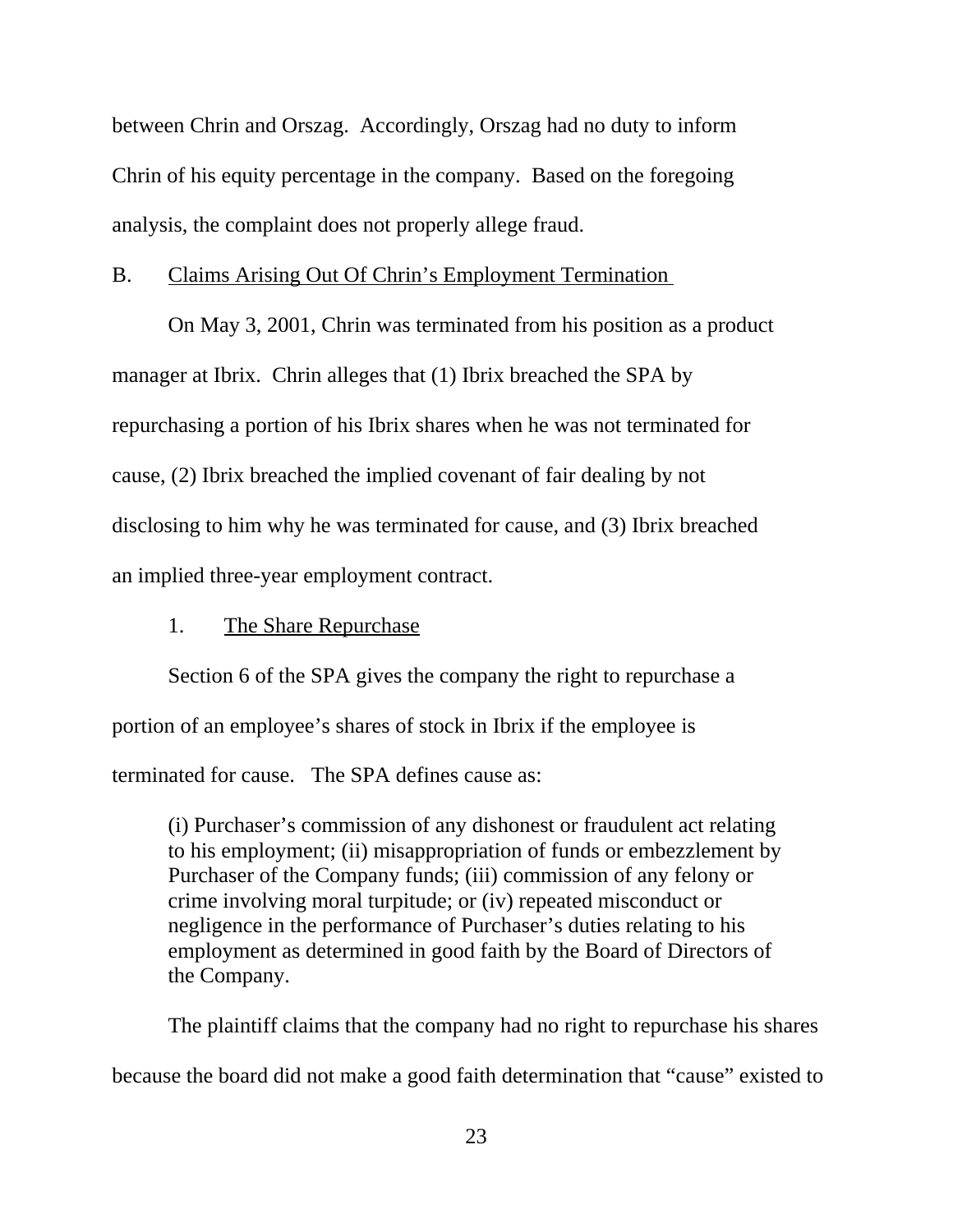terminate his employment. Chrin alleges that he received positive reviews from his supervisor, and "at no point did Mr. Orszag, Mr. John, or any other board member indicate to Mr. Chrin there was any dissatisfaction with Mr. Chrin's work."<sup>54</sup> According to the complaint, when Chrin asked why he was terminated, his supervisor replied that his work was unsatisfactory.

The plaintiff's allegations, if true, support a reasonable inference that he was not fired "for cause" within the meaning of the SPA. Mere unsatisfactory or insufficient quality of work may not rise to the level of repeated misconduct or negligence. Additionally, the allegation that the defendants refused to disclose the grounds for his termination supports the claimed absence of cause. 55 If the plaintiff can show, at trial, that the board of directors did not make the necessary good faith determination, he will be entitled to a judgment invalidating Ibrix's attempted repurchase of his shares.

<sup>54</sup> Compl. ¶ 36.

<sup>&</sup>lt;sup>55</sup> The plaintiff also claims that the defendants are barred by equitable estoppel from asserting a defense that the plaintiff was terminated for cause under the SPA. The plaintiff argues that because the company refused to provide details of his termination they should be estopped from now claiming he was fired for cause. *See Dep't of Natural Res. & Envtl. Control v. Front St. Props.*, 808 A.2d 1204 (Del. 2002). The doctrine of equitable estoppel may be invoked "when a party by his conduct intentionally or unintentionally leads another, in reliance upon that conduct, to change position to his detriment." The plaintiff does not plead sufficient facts to establish equitable estoppel. The fact that the defendants failed to disclose the reasons for Chrin's termination does not estop the defendants from later proving that they terminated him for cause.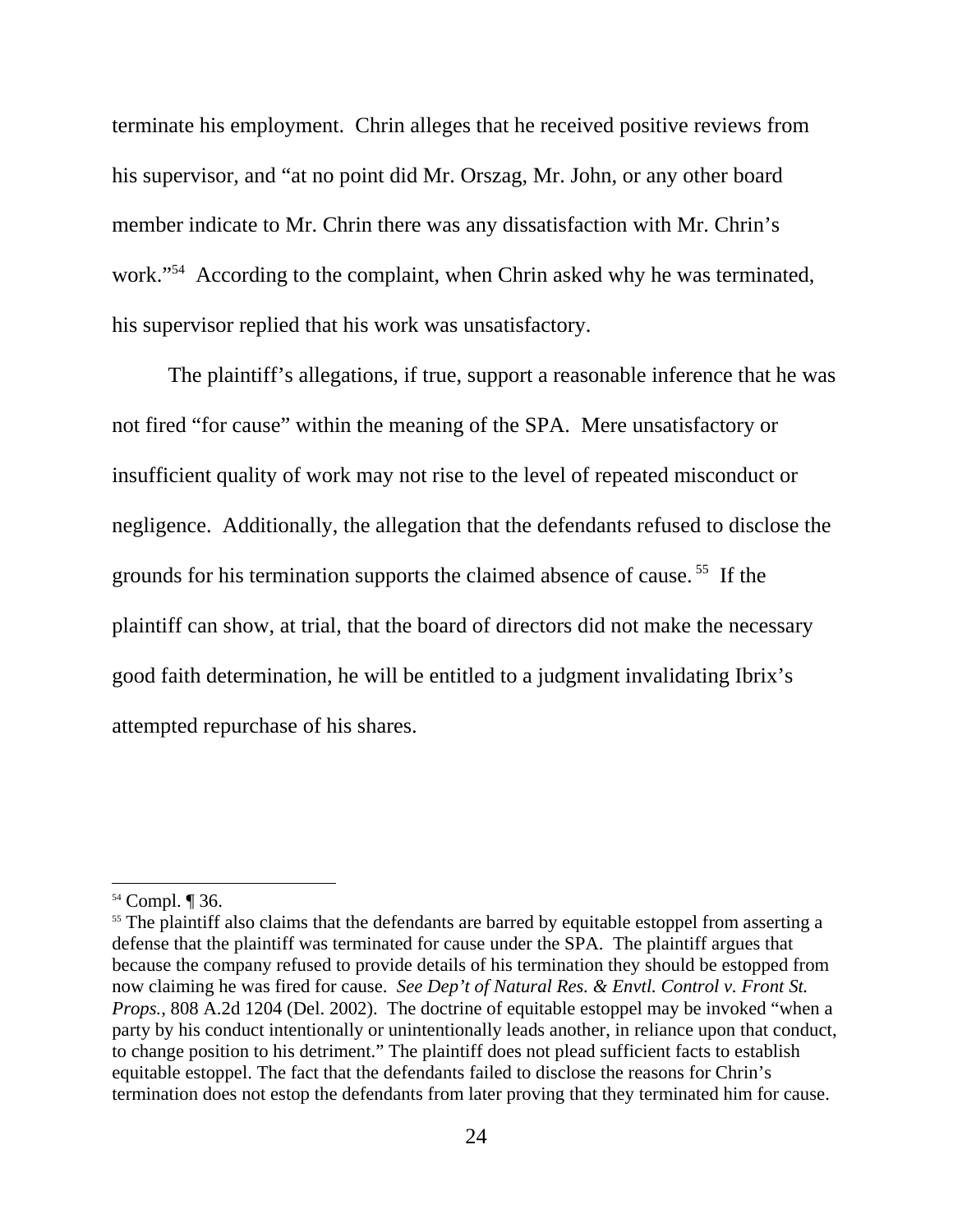## 2. The Implied Covenant Of Fair Dealing

The plaintiff alleges that the company breached an implied covenant of fair dealing in the SPA by refusing to disclose to him why he was terminated for cause. This claim is intertwined with the previous one relating to the validity of the share repurchase. It will be sustained for similar reasons.

## 3. Is The SPA An Implied Employment Contract?

Finally, Chrin claims that the SPA's vesting schedule of the repurchase option gives rise to an implied three-year employment contract that was breached when he was terminated. He bases this claim on paragraph 6 of the SPA, which states:

One-third of the shares subject to vesting shall be released from the repurchase option on the first anniversary of the date of this agreement and 1/36 of the shares subject to vesting shall be released from the repurchase option on the last day of each month thereafter, until all such shares subject to vesting are released from the repurchase option (provided in each case that purchaser's employment relationship with the company has not been terminated prior to the date of any such release).

Based on the unambiguous contract language, the court cannot reasonably infer a three-year employment contract. "If the contract is clear on its face, the court will rely solely on the clear, literal meaning of those words."56 The paragraph on which the plaintiff relies is merely a vesting schedule releasing Chrin's shares from the company's right to repurchase them upon certain events

<sup>56</sup> *Interactivecorp v. Vivendi Universal*, 2004 Del. Ch. LEXIS 90 at \*30 (Del. Ch. June 30, 2004).